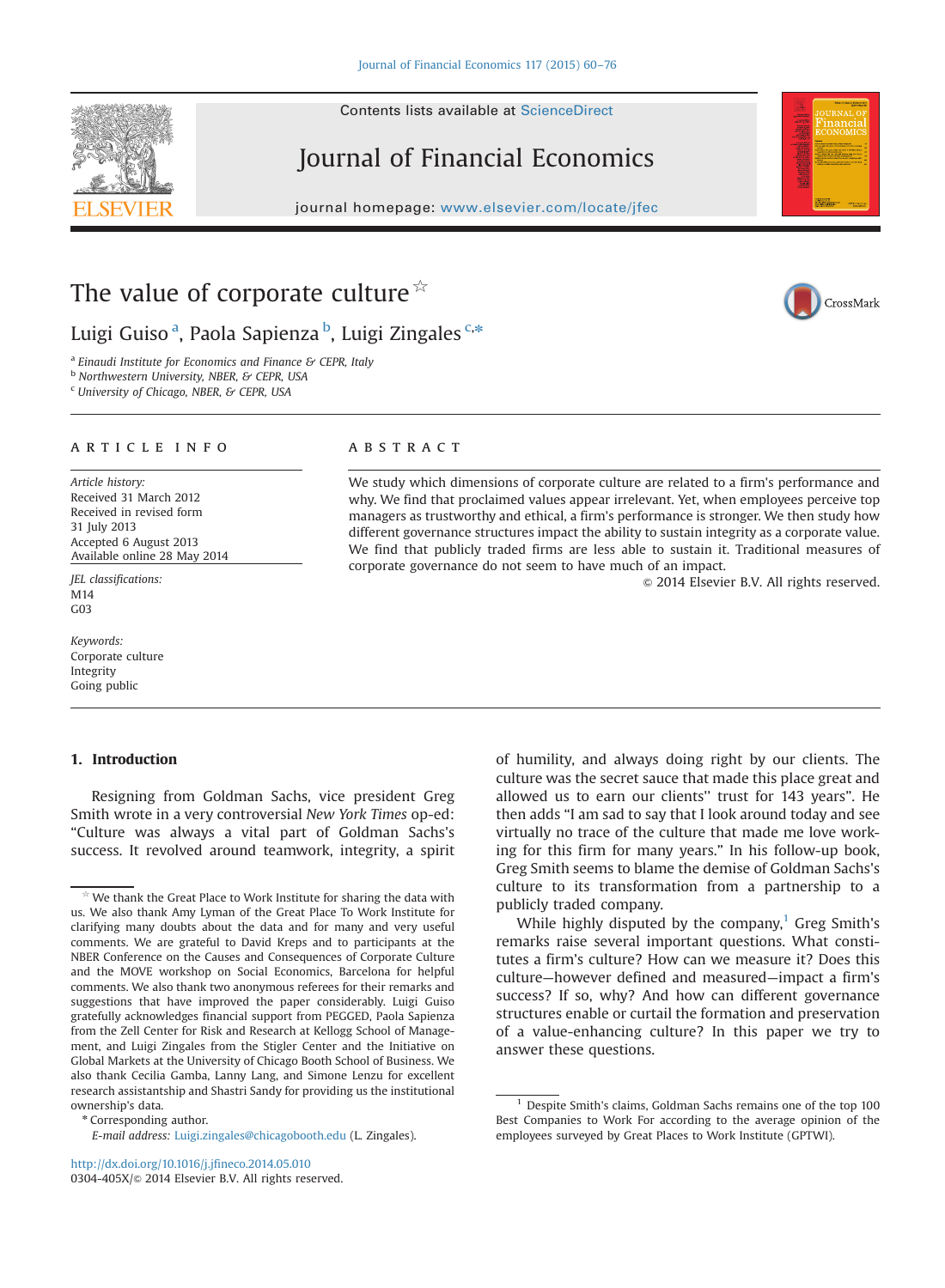Whether culture was Goldman's secret sauce or not, Goldman certainly went out of the way to advertise it. The first page of its Initial Public Offering (IPO) prospectus was enumerating the "Business Principles." including "Integrity and honesty are at the heart of our business." Yet, in this regard, Goldman is not unique. When we look at companies' Web pages, we find that 85% of the Standard and Poor's 500 (S&P 500) companies have a section (sometimes even two) dedicated to—what they call—"corporate culture," i.e., principles and values that should inform the behavior of all the firms' employees. The value we find more commonly advertised is innovation (mentioned by 80% of them), followed by integrity and respect (70%). When we try to correlate the frequency and prominence of these values to measures of short- and long-term performance, however, we fail to find any significant correlation. Thus, advertised values do not seem to be very important, possibly because it is easy to claim them, so everybody does. Thus, is there another, more meaningful way, to measure values?

To this purpose we use a novel data set created by the Great Place to Work $\mathbb{B}$  Institute (GPTWI), which conducts extensive surveys of the employees of more than 1,000 U.S. firms. While only the list of the best 100 firms to work for is publicly disclosed, we have access to the full database. The advantage of this database is that it measures how values are perceived by employees, rather than how they are advertised by the firm. In particular, there are two questions in the survey that measure the level of integrity of management as perceived by the employees.

When we use these measures we find that high levels of perceived integrity are positively correlated with good outcomes, in terms of higher productivity, profitability, better industrial relations, and higher level of attractiveness to prospective job applicants. These effects are also economically relevant: a one standard deviation increase in integrity is associated with a 0.19 standard deviation increase in Tobin's q, a 0.09 standard deviation increase in profitability, and a 0.24 standard deviation decline in the fraction of workers that are unionized.

Since these statements are part of a longer survey instrument, we are concerned that there might be some "halo" effect, which might contaminate all the answers. In companies that pay more, for example, employees may tend to be happier and all the answers may tend to be more positive. To address this problem, we use as controls responses to questions that, though containing the halo effect, in theory are orthogonal to the integrity question, such as the answers to statements like "This is a physically safe place to work" or "I can be myself around here". The correlation of integrity with positive outcomes survives these controls.

While these correlations do not prove causation, they suggest that companies' obsession with corporate culture might be justified, as some models have tried to capture. In [O'Reilly \(1989\)](#page-16-0) and [Kreps \(1990\)](#page-16-0), corporate culture is considered relevant because employees face choices that cannot be properly regulated ex ante. Thus, corporate culture acts as a constraint. In [Erhard, Jensen, and](#page-16-0) [Zaffron \(2007\),](#page-16-0) adherence to integrity acts as a commitment not to engage in economic calculations. In this way,

for example, an employee will not trade off customers' satisfaction for larger profits today. Thus, maintaining a culture of integrity can have some short-term costs (the forgone profit today), but also long-term benefits.

If a culture of integrity is valuable, why do some firms end up losing it? We know from [Edmans \(2011\)](#page-16-0) that firms included in the 100 "best firms to work for" (as measured by the GPTW ranking) tend to have a higher future abnormal stock market return. Since integrity and trust play a role in the determination of being named one of the 100 best, we can interpret this result as saying that the market initially underestimates the value of the integrity capital and only over time—as the profits come in appreciates its value.

If this is true, it might be value-maximizing (at least in the short term) for publicly traded firms to underinvest in integrity capital. To test this hypothesis, we analyze whether ceteris paribus publicly traded firms in the GPTWI data set have a lower value of integrity (as measured by the survey responses) than privately held ones. We find this to be the case, even after controlling for industry, geography, size, and labor force composition. Public firms have an integrity value that is 0.21 standard deviations below similar firms that are private.

Not all firms see their integrity drop when they go public. Venture capital-backed firms do not seem to experience any drop. This different outcome might be the result of a longer horizon generated by the presence of a large shareholder or by a better organizational design made by professional founders.

To disentangle these hypotheses, we test whether the presence of a large shareholder or other corporate governance characteristics affect the level of integrity capital. We find that the only corporate governance characteristic that is statistically significant is the presence of a large shareholder (at least 5% ownership share), yet it has a negative correlation with the level of integrity. Thus, it looks like a focus towards shareholders' value-maximization undermines the ability of a company to sustain a high level of integrity capital.

The rest of the paper proceeds as follows. Section 2 introduces the theoretical background of the analysis. [Section 3](#page-3-0) describes the set of values advertised by S&P 500 companies. [Section 4](#page-5-0) presents the main data used. [Section 5](#page-8-0) discusses how we deal with the econometric problems created by a potential halo effect. [Section 6](#page-11-0) presents the correlation between integrity and firm's performance measures. [Section 7](#page-13-0) explores the relation between integrity and several governance variables. [Section 8](#page-15-0) concludes.

## 2. Theoretical framework

### 2.1. Definition of corporate culture

There are several definitions of corporate culture. One view (see, for example, [Cremer, 1993\)](#page-16-0) is that culture represents the unspoken code of communication among members of an organization. A related view is that culture is a convention that helps coordination, like which side of the road we drive on. The managerial literature focuses on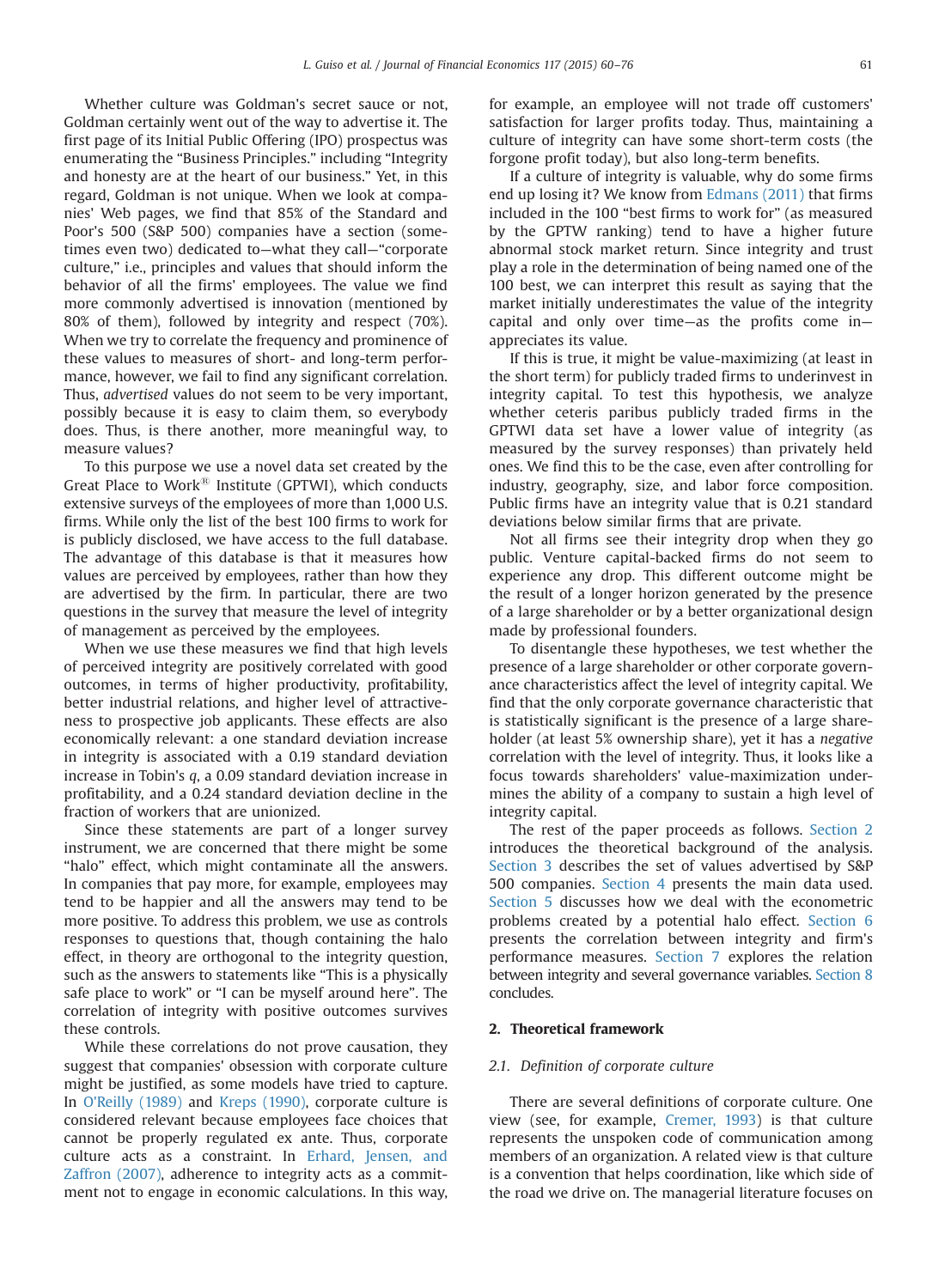the notion of culture as "a set of norms and values that are widely shared and strongly held throughout the organization" [\(O'Reilly and Chatman, 1996](#page-16-0)). In this literature the function played by culture is that of "social control." According to [O'Reilly \(1989\)](#page-16-0), most individuals care about the people who surround them. Thus, if we share a common set of expectations with the people we work with, we are under their control whenever we are in their presence. In this respect, culture complements more traditional control systems, such as incentives. This notion is close to [Kreps \(1990\)](#page-16-0) and [Erhard, Jensen, and Zaffron](#page-16-0) [\(2007\),](#page-16-0) who emphasize one particular value: integrity, defined as "the quality or state of being complete; in an unbroken condition; sound".

We choose to use the [O'Reilly and Chatman \(1996\)](#page-16-0) definition for two reasons. First, this definition is similar to the one now prevailing in neoclassical economic models that use culture (e.g., [Guiso, Sapienza, and Zingales, 2008,](#page-16-0) [2011; Tabellini, 2008\)](#page-16-0). Second, this value component of culture is easier to measure and thus facilitates our empirical task.

However, there is a difference in the way these values can be interpreted. In [Kreps \(1990\)](#page-16-0), corporate values are simply the reputation that a company has developed over time. Thus, corporate culture does not change the preferences of individuals; it only alters their incentives in a repeated game. By contrast, in [Hodgson \(1996\),](#page-16-0) a corporate culture is able to modify the preferences of individuals and induce them to internalize some norms.

#### 2.2. Why culture might matter

To study the potential effect of culture, we need to be clear on why this culture might matter. Both in [O'Reilly](#page-16-0) [\(1989\)](#page-16-0) and [Kreps \(1990\)](#page-16-0), culture is considered relevant because employees will face choices that cannot be properly regulated ex ante.

Think about a firm with a reputation for impeccable customer-care. Both managers and employees are tempted to save on the effort necessary to provide the best care. Offering the best effort is costly and the probability of being detected is minimal, especially if the shirking is only partial: it is hard to prove that the care was only slightly subpar. Furthermore, the negative consequences of a reduced reputation will not be felt right away. One bad episode can hardly destroy a long-standing reputation of excellence. Hence, without the proper motivation, managers and employees are likely to skimp on the quality of their services.

Even if the board anticipates this problem, it is hard to design the proper incentive contracts. The observable outcome (reputation vis-à-vis the customers) is slowmoving and small violations are difficult to detect. How can a firm sustain a reputation of impeccable service?

A solution is to raise impeccable service to the level of a "value" that needs to be respected at *all* times, not a goal that is traded off against other goals. The advantage of elevating this principle to the level of value is threefold. First, by advertising it as a company's value, a firm is more likely to attract and retain people who share this value or at the very minimum—have a lower cost to live and

operate by this value. Second, by promoting top customer service as a value, it makes it clear to the employees that the company accepts no compromises on this front: it is a commitment not to engage in economic calculations. In this way, for example, an employee will not trade off the customer satisfaction with a larger profit.

Finally, promoting top customer service as a value facilitates its establishment as a norm inside the firm. The enforcement of social norms differs in several ways with respect to the enforcement of legal norms. To be enforceable, legal contingencies need to be verifiable in court. By contrast, it is sufficient that a contingency be observable for a social norm to be enforceable. An employee with a negative attitude towards customers can hardly be sanctioned in court, but he can easily be shunned by colleagues. Precisely because the judgment and the punishment are administered by the community, not by a court of law, social norms should be very coarse, so that the detection of a violation is relatively easy.

Last but not least, for a social norm to be enforced it must be shared by most people in a community. In particular, in a firm it must be shared and followed by who is at the top. This is really a case of "lead by example".

Social norms have typically less enforcement power than legal norms. A violation of a legal norm can lead to harsh punishments, such as incarceration and (in some countries) even to death. The violation of a social norm leads to lesser consequences, such as ostracism from the community. In spite of this limited punishment, social norms can help ameliorate moral hazard problems inside organizations.

Moral hazard in organizations is twofold. There is a moral hazard at the top: top managers are tempted to renege on their commitment to reward firm-specific investments made by the employees ([Shleifer and](#page-16-0) [Summers, 1988\)](#page-16-0). There is also a moral hazard inside the organization: employees want to save on effort because they do not fully internalize the benefits this effort brings to the organization. This lack of internalization is partly due to the inability to measure the employees' marginal productivity and, thus, to reward them appropriately through contracts.

A culture of "keeping your word" can help alleviate both these problems. On the one hand, a top management that keeps its word validates this behavior as a corporate norm, facilitating social enforcement of the integrity norm among the employees and, in so doing, ameliorating the employees' moral hazard problem. On the other hand, knowing that a breach of trust will lead to a collapse of corporate norms, the top management will be reluctant to act in an opportunistic way vis-à-vis the older employees, who have sunk their human capital in firm-specific investments.

Not only does this link explain why a culture of "keeping your word" can lead to higher performance, but it also provides us with an opportunity to measure it. Since what matters is the perception of senior management by the employees, the effectiveness of a social norm can be measured by asking the employees' view of whether top managers in the firm "keep their word".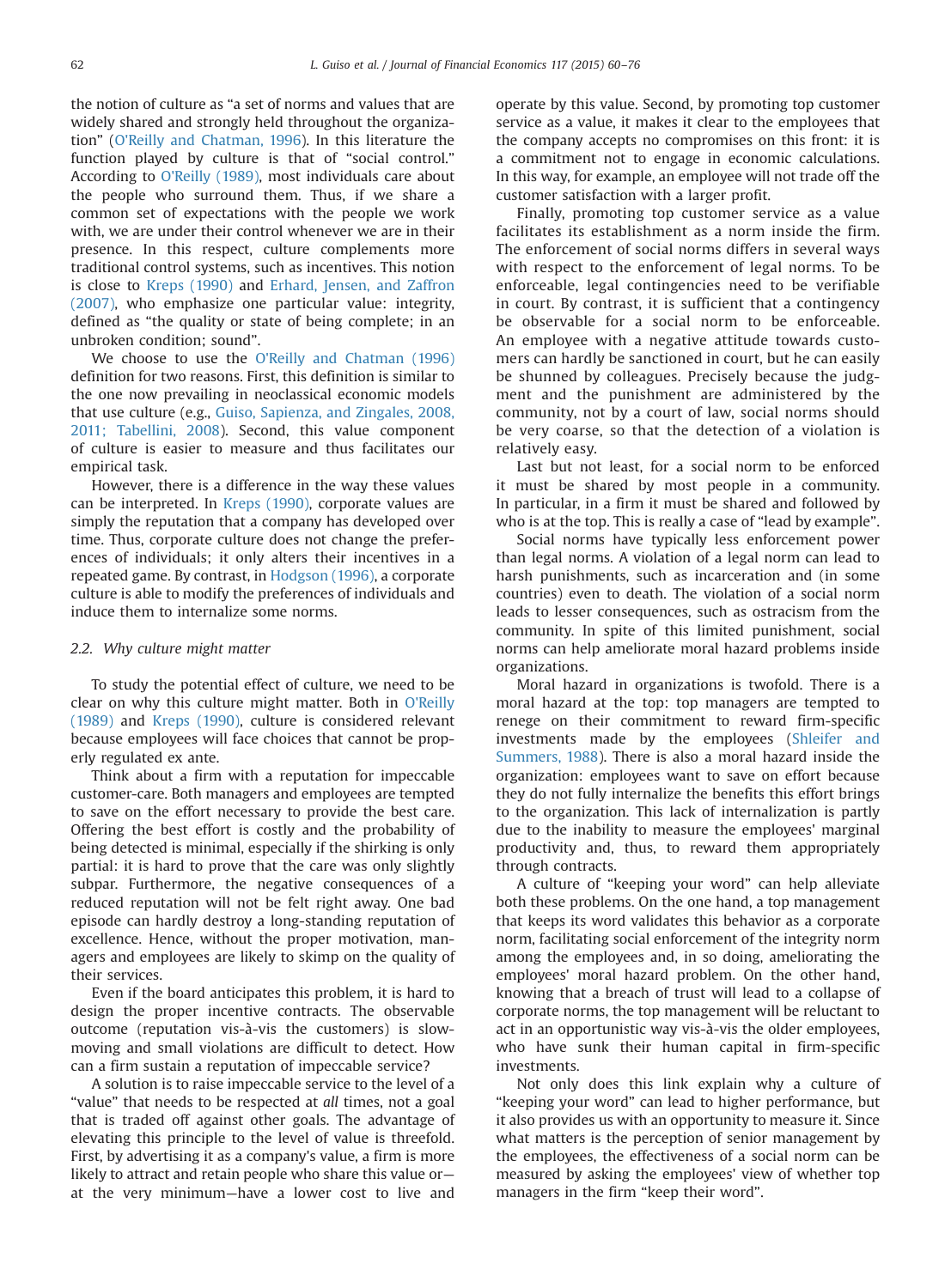#### <span id="page-3-0"></span>2.3. Corporate culture in public companies

While social norms can be value-enhancing, they are not without cost. The necessity to "keep your word" restricts the flexibility of management, especially in a changing environment. This cost increases with the number of different constituencies present in a firm. In an entrepreneurial firm, the two relevant constituencies are customers and employees. When a firm goes public, there are also public shareholders, bondholders and, possibly, the public at large, if the firm is so big to become relevant in a community or state. Most importantly, in a public company the Chief Executive Officer (CEO) statements towards the shareholders can be observed by the employees as well, creating an important interaction between the public communication to the market and the private communication to the employees that may jeopardize the credibility of top managers ([Farrell and Gibbons,](#page-16-0) [1989](#page-16-0)). For example, if a violation of internal norms is discovered in a public corporation, in deciding the punishment, the CEO has to send two signals: an internal one to the managers and employees that also serves as deterrent for future violations and an external one to the market that maintains transparency of internal procedures. The latter poses the risk of being (wrongly) interpreted by the market as the tip of an iceberg rather than an isolated episode, inducing the top manager to dilute the punishment and the internal message. These complications may weaken integrity norms in publicly traded companies visà-vis private firms.

Public ownership (and different corporate governance arrangements) changes also the trade-off between the costs and benefits of strict integrity norms. Public listing makes the stock market value of companies' shares a very salient data point. To the extent this price subsumes all relevant information, the management would want to maximize shareholder value by maintaining internal norms consistent with increased value. If, however, some assets are not considered (or underappreciated in the short term), public ownership creates a distortion in decision making.

[Edmans \(2011\)](#page-16-0) shows that firms included in the 100 "best firms to work for" (as measured by the GPTWI ranking) have a higher abnormal stock market return in the years after the inclusion. As Edmans argues, this is evidence that the stock market underappreciates certain intangibles, in particular, the intangibles that enter into the GPTWI index. Since integrity and trust play a big role in the determination of GPTWI index, we can interpret this result as saying that the market underestimates the value of integrity capital. Consequently, a CEO who allocates company resources to maximize the current stock market value of a company will tend to underinvest in integrity, which in the short term has clear cost, but only limited benefit.

Finally, public ownership comes with a separation between ownership and control and the CEOs of a public corporation are not always driven solely by shareholder value-maximization, since they do not fully internalize the cost of deviating from value-maximization. As a consequence, public companies would, on average, maintain a

weaker culture of integrity. Indeed, corporate governance in public corporations is the mechanism through which investors in the company assure themselves that the manager of the corporation makes decisions that maximize the return on their investment ([Shleifer and Vishny,](#page-16-0) [1997](#page-16-0)). This view would imply that if a culture of integrity indeed translates into positive outcomes for the shareholders, managers of public firms with better corporate governance should maintain such corporate value. We will test empirically whether traditional measures of corporate governance quality have independent explanatory power once their public status is accounted for.

## 3. Advertised values

One of the functions of stating specific corporate values is to attract employees with a similar value system. Goldman, for instance, has advertised to the world (including its investors in the IPO) the importance of integrity as a value. According to Greg Smith, this value was also used aggressively in recruiting pitches. Thus, we want to start by analyzing what values corporations choose to advertise.

#### 3.1. Description of the data collection process

To analyze the advertised values, we look at the company's Web site for the entire S&P 500 as of June 2011. A corporate Web site typically has one or more sections dedicated to the company's values, culture, and working environment. We collect all the values listed in all these sections, maintaining the wording used by the company.

Companies often identify a set of core values, each of which is further articulated and explained through other key words to clarify its meaning. We maintain this clustering of values as units of meaning, grouping all the key words used by the company to describe a single value (i.e., if a company describes the value "Integrity" with other words like "Honesty," "Ethics," "Accountability," etc., we would group all these words). The data were collected between June and October 2011, therefore, the data set reflects the Web sites' content of that period (the exact date of access is available).

Once the data collection for all S&P 500 companies was completed, we started an aggregation process to identify the main values and classify them into a few categories. To do so, we first identified the most recurring values across all companies. Starting from the top recurring value (Integrity, listed as corporate value by almost 52% of the companies), we checked all the other words that were clustered with it by each company and their frequency across companies. We took the one word that was most commonly associated with the main value (Ethics, associated with Integrity in about 34% of companies) and aggregated the two values together in a single category (unit of meaning).

Then we moved on to the second-most recurring value (Teamwork) and performed the same analysis to identify the word that was most commonly associated with it (Collaboration) and again associated the two together, creating another category. We followed this process for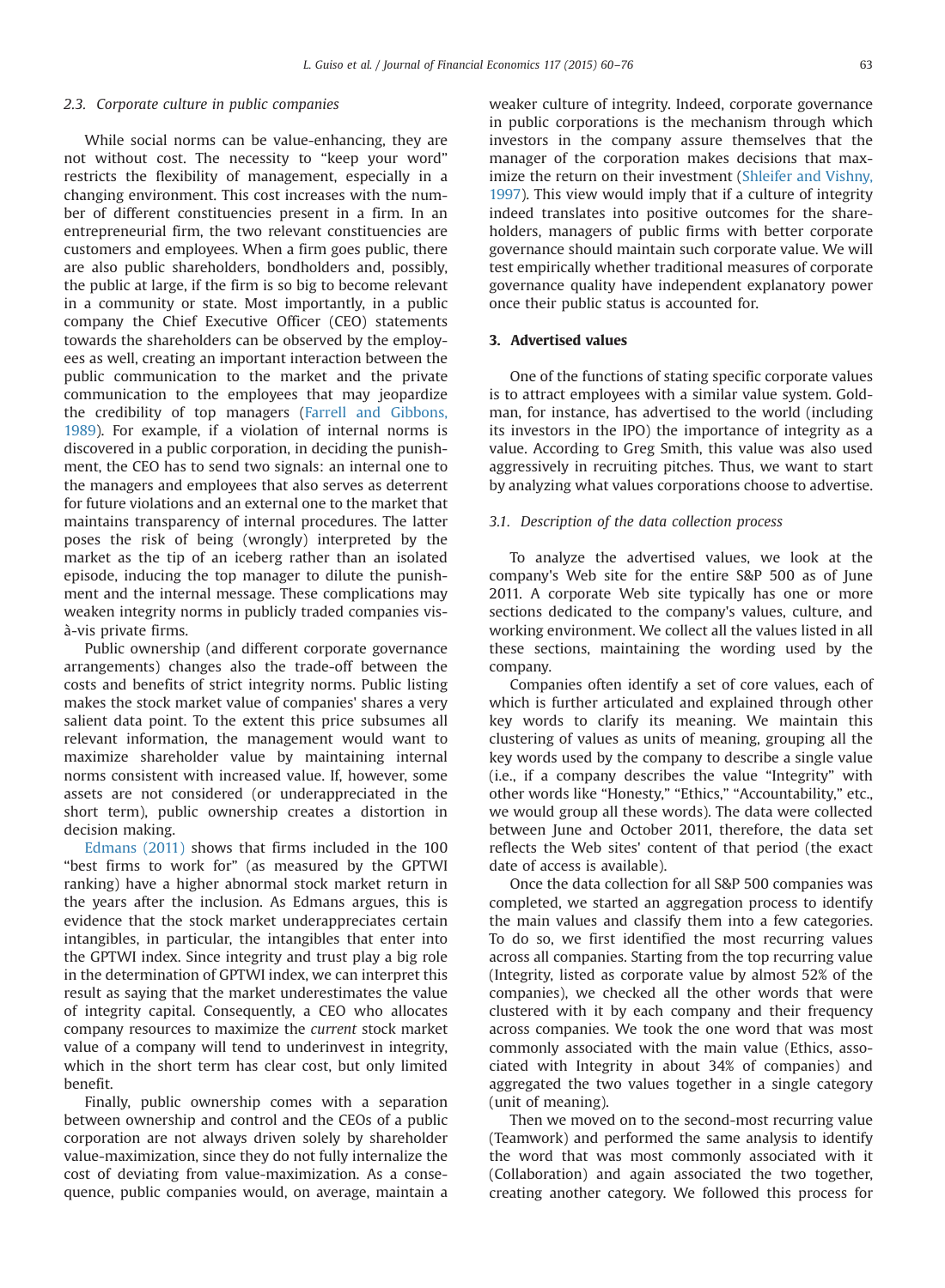

Fig. 1. Frequency of advertised values. This figure shows the frequency of advertised values by S&P 500 companies. The exact definition of the value advertised is described in [Table 1](#page-6-0).

all top 50 values, progressively aggregating them based on the word association made by companies. As we proceeded down the ranking, some values were most commonly associated with words that we had already encountered higher in the ranking (for example, Accountability is the 6th most recurring value, and its most commonly associated value is Integrity, which we had already linked with Ethics). In these cases we added the new value to the pre-existing aggregation (i.e., the category now includes three values: Integrity, Ethics, and Accountability), therefore expanding the set of words identifying a similar concept. This process allowed us to reduce a broad list of values to just a few categories that included multiple words with similar meaning, as revealed by the data.

After performing this aggregation strategy for the 50 most recurring values, nine categories or units of meaning emerged from the data:

- Integrity + Ethics + Accountability + Trust + Honesty + Responsibility + Fairness + Do the right thing +  $Responsibility + Fairness + Do$  $Transport+Ownership.$
- Teamwork+Collaboration/Cooperation.
- $In novation + Creative + Exercise$ llence + Improvement +  $Passion + Pride + Leadership + Growth + Performance +$ Efficiency + Results.
- $Respect+Diversity+Inclusion+Development+Talent+$  $Employes + Digity + Empowerment.$
- $Quality + Customer + Meet \ needs + Committee + Make a$  $difference + Dedication + Value + Excel$  expectations.
- $Safety+Health+Work/Life balance+Flexibility.$
- $Commuty + Environment + Caring + Citizenship.$
- $Communication+Openness.$
- Hard work + Reward + Fun + Energy.

Finally, we created dummy variables for each of these nine categories. Companies were assigned dummy =  $1$  in a category if they listed any of the values part of that aggregation on their Web site. While the list does not cover the totality of values listed by all the companies, it provides a good representation of the main categories of values encountered in the data. In fact, among the companies which listed corporate values on their Web site (some had no values listed), all except one had at least one value falling into one of our categories, and most of them had five or more dummies.

Fig. 1 reports the distribution of the number of values so defined reported by each company.

## 3.2. What is advertised?

On average, firms in the S&P 500 sample advertise four out of the nine values in our list (see [Table 2\)](#page-9-0). The modal firm advertises five, but there is considerable dispersion (standard deviation of 2.5). Some firms (15% of the sample) do not advertise any value  $(Fig, 1)$  and of the seven firms that choose to advertise just one value, four choose to stress "innovation." Innovation is also the most advertised value in the whole sample—appearing in 80% of the S&P 500 firms, this is followed by integrity and respect (70%). Interestingly, quality is stressed by 60% of the S&P 500 firms while half of them cite teamwork as a value. Few firms (12 in total) advertise all the values, and almost all 89 modal firms advertise innovation and 88% also advertise integrity.

## 3.3. Do advertised values matter?

We cannot check directly whether advertised values lead to a better-matched workforce. Thus, one way to see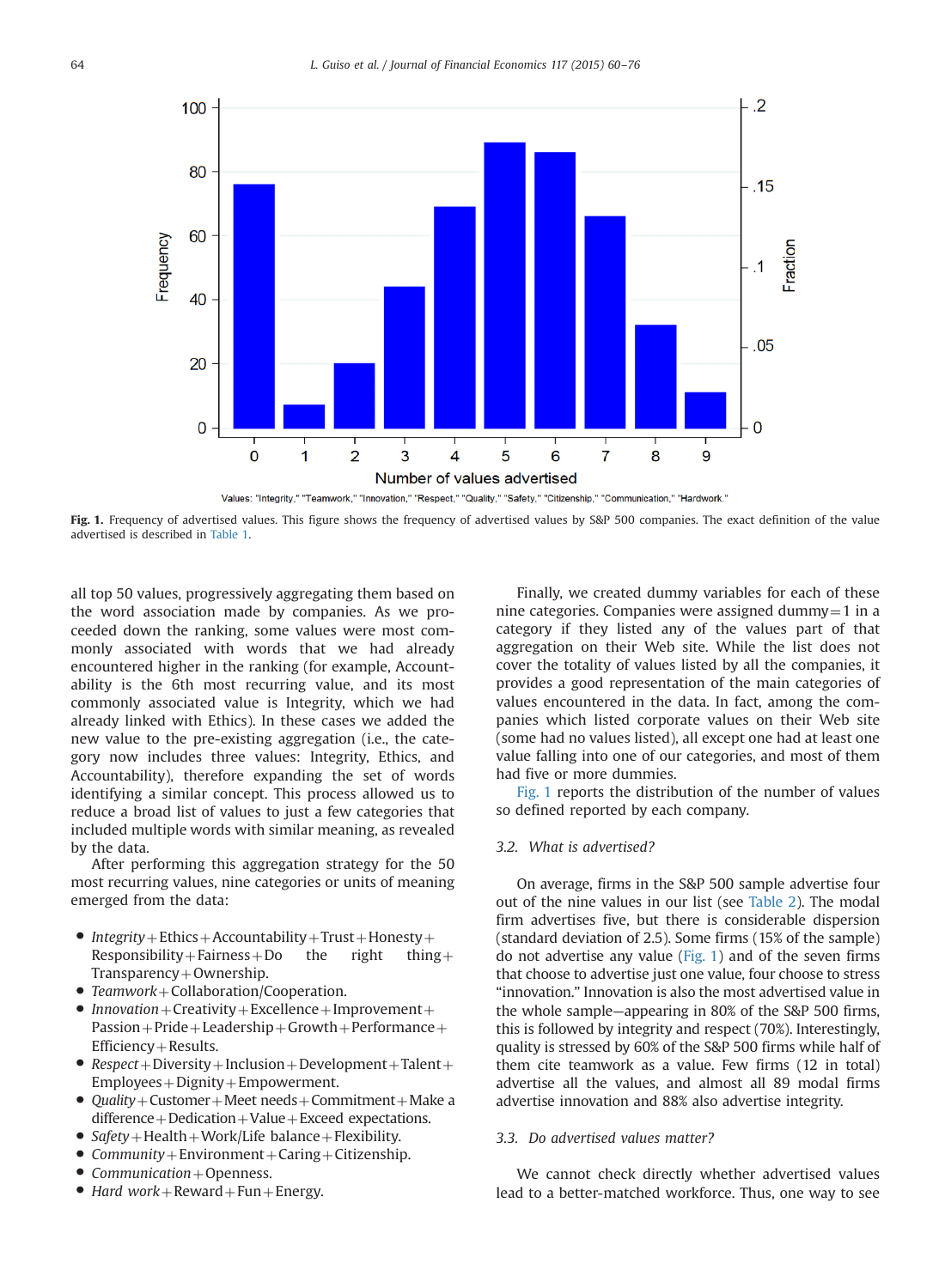<span id="page-5-0"></span>whether they matter is to check whether they have any predictive value on measures of firm performance.

[Table 3](#page-11-0) shows regressions of advertised values on various measures of performance: Tobin's q, return on sales, consumer satisfaction [the American Consumer Satisfaction Index (ACSI); see [Fornell, Johnson, Anderson, Cha, and](#page-16-0) [Everitt Bryant \(1996\)\]](#page-16-0), and one indicator of frequency of class actions suits against the company. These measures capture firms' "success" along various dimensions that may potentially be affected by the company's predominant values. To save on space, we use only integrity and the principal component as measures of advertised values, but the results are similar if we use other values.

With one exception, we find very little evidence that advertised values are correlated with performance; there is no detectable correlation with firm profitability and Tobin's *a*, and no correlation with the frequency of class action suits. The exception, an interesting one, is the customer satisfaction index which is significantly higher among firms who advertise integrity and firms with a higher principal component of advertised values. One possibility is that advertised values are meant to talk to the firm's customers and are thus reflected on their satisfaction, but bear little correlation with the financial performance and the stock market valuation because these variables are affected by many other variables and only indirectly by customer satisfaction. Another possibility is that many of these advertised values are simply cheap talk. Since the cost of claiming on the Web values such as integrity or care of the environment is close to zero, most firms will do it, regardless of the actual set of values present in the organization. To explore actual values we need an alternative set of data.

## 4. The Great Place to Work<sup>®</sup> data set

Since the most claimed values after innovation (which has an easy-to- interpret economic meaning) is integrity, we will focus on integrity. Measuring integrity is not easy. While integrity could sometimes be in the eye of the beholder, the relevant eyes in an organization are those of the employees. Thus, ideally, we would like to measure how workers perceive that top managers uphold integrity as a value. A data set assembled by the Great Place to Work $\textsuperscript{B}$  Institute (GPTWI) fulfills this goal.<sup>2</sup>

The GPTWI partners with more than 5,500 relatively large companies operating in 45 countries to conduct a comprehensive annual assessment of the workplace of these enterprises. To assess a company's culture, the GPTWI collects two data sets: the Culture Audit Survey© (CAS) and the Trust Index© employee survey (TIES). CAS, typically filled out by a company representative, collects information about pay and benefits programs, corporate practices, and any other accompanying material submitted by a company. TIES measures employees' assessment of the level of trust they experience with management (credibility, respect, fairness). Through 58 statements, this

survey covers a range of different topics exploring attitudes toward management, job satisfaction, fairness in the workplace, and camaraderie. For each firm analyzed, the invitation to participate in the survey is sent each year to a random sample of at least 400 employees of the company across all tenure and job levels. Each employee anonymously responds directly to the GPTWI, with a response rate of about 60%.

For the United States, the Institute elaborates a list of the "100 Best Companies to Work For $\mathbb{B}$ ." Each January since 1998, this list has been featured in Fortune magazine, but there is no involvement of the magazine in the evaluation process. Any company with more than 1,000 employees operating in the US for more than seven years can submit an application to the Institute to be considered in the list. In the United States, every year roughly 400 companies complete the full application process to be considered.

Under a confidentiality agreement signed with the GPTWI, we have access to both surveys for the companies applying in the period 2007–2011, including those firms that did not make the list of 100 Best Companies to Work For. Over this five-year span, 1,072 private and publicly listed firms filled out the Culture Audit© questionnaire, for a total of 2,132 firm-year observations. We limit our analysis to for-profit companies, excluding from the sample non-profit companies and government agencies (respectively, 236 and three, for a total of 510 companyyear observations). We also drop 227 firm-year observations for which the information on the end of fiscal year is missing.<sup>3</sup>

Our final sample consists of 679 companies, for a total of 1,367 firm-year observations, with about half of them applying to the GPTWI more than once. We match each company-year observation from the Culture Audit© database with the corresponding Trust Index<sup>®</sup> employee survey. This data set collects a repeated cross-section of 447,529 workers, where we restrict our attention to the subsample of 410,521 full-time employees. For the median firm in our sample, 244 employees are surveyed each wave between 2007 and 2011, corresponding to about 5% of its total annual workforce.

Finally, we construct a cross-sectional data set keeping only the first year a company appears in our data set to avoid understating the standard errors.<sup>4</sup> Out of the final sample, 294 of the 679 firms are privately held, while 385 are public companies traded on the NYSE or the Nasdaq; 191 of which are part of the Standard & Poor's 500 index.

For the purpose of this study, we focus our attention on a limited set of company-level variables collected from the Culture Audit© survey and on a set of corporate culture metrics from the Trust Index<sup>®</sup> employee survey which we aggregate to firm level. [Table 1](#page-6-0) provides a detailed description of all our variables.

<sup>2</sup> Questionnaire comes from research based on [Levering, Moskowitz,](#page-16-0) [and Katz's \(1984\)](#page-16-0) work.

<sup>&</sup>lt;sup>3</sup> Merging the data set with Compustat/Center for Research in Security Prices (CRSP) monthly data set, we conventionally attribute fiscal year equal  $t$  to those observations whose reported end of fiscal year falls between June of year t and May of year  $t+1$ .<br><sup>4</sup> To control for the difference in calendar year in which firms enter in

the sample, we control for year fixed effects in all the regressions.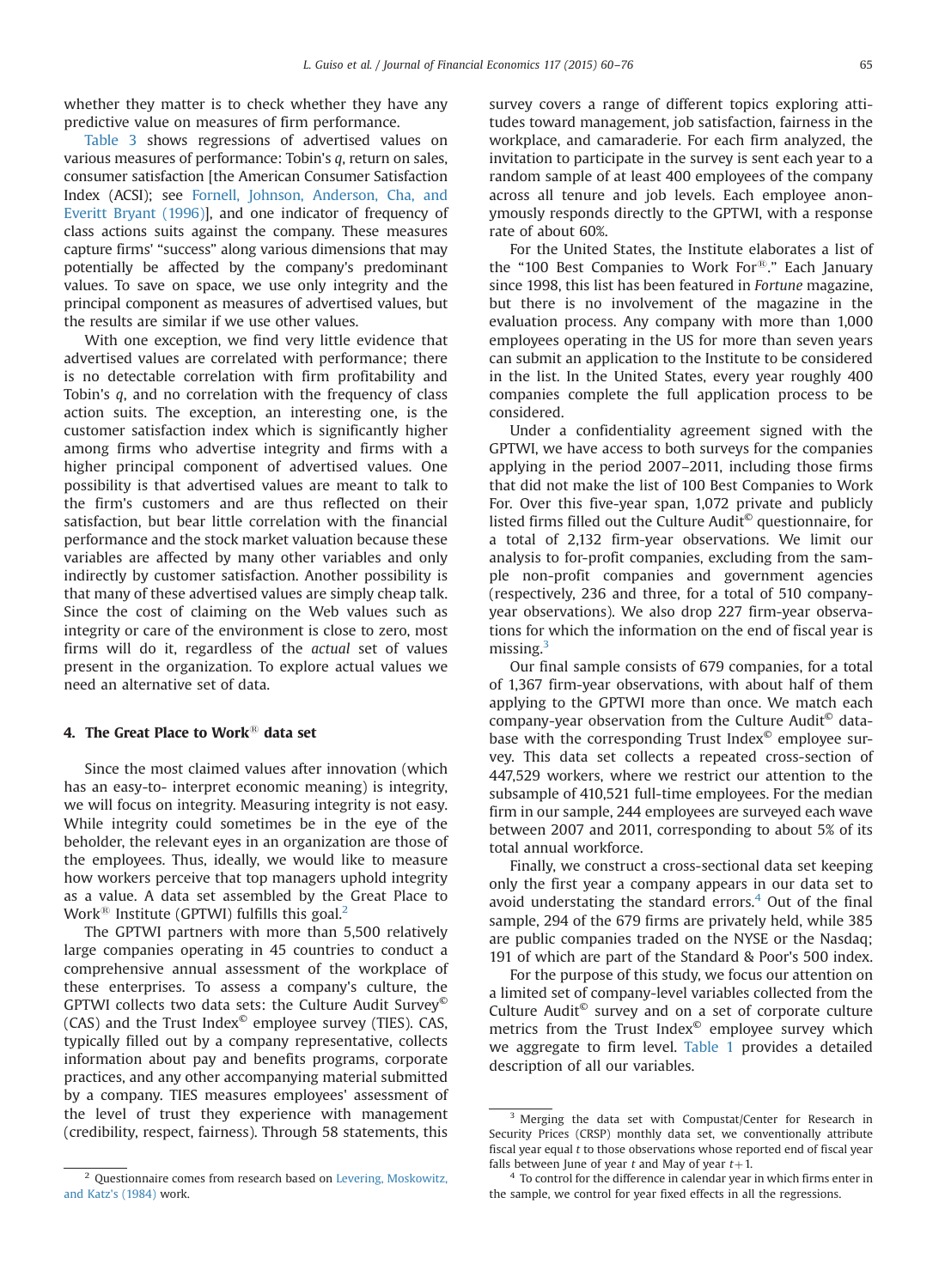<span id="page-6-0"></span>Description of the variables.

The table provides a detailed description of all the variables used in our analysis. We begin presenting the variables from the Great Place to Work Culture Audit<sup>®</sup> company survey, followed by those from the Great Place to Work Trust Index<sup>®</sup> employee survey.

| Variable                               | Description                                                                                                                                                                                                                                                                                                                                                                                                                                                                              | Source database                                                                                                                                                                                        |
|----------------------------------------|------------------------------------------------------------------------------------------------------------------------------------------------------------------------------------------------------------------------------------------------------------------------------------------------------------------------------------------------------------------------------------------------------------------------------------------------------------------------------------------|--------------------------------------------------------------------------------------------------------------------------------------------------------------------------------------------------------|
|                                        | Integrity advertised? This variable equals one if at least one of the following words is advertised in the company's Web site:<br>Integrity, Ethics, Accountability, Trust, Honesty, Responsibility, Fairness, Do the right thing, Transparency, Ownership.                                                                                                                                                                                                                              | Company's Web page                                                                                                                                                                                     |
|                                        | Teamwork advertised?This variable equals one if at least one of the following words is advertised in the company's Web site:<br>Teamwork, Collaboration/Cooperation.                                                                                                                                                                                                                                                                                                                     | Company's Web page                                                                                                                                                                                     |
| Innovation<br>advertised?              | This variable equals one if at least one of the following words is advertised in the Company's Web site: Innovation, Creativity, Excellence,<br>Improvement, Passion, Pride, Leadership, Growth, Performance, Efficiency, Results.                                                                                                                                                                                                                                                       | Company's Web page                                                                                                                                                                                     |
| Respect advertised?                    | This variable equals one if at least one of the following words is advertised in the company's Web site:<br>Respect, Diversity, Inclusion, Development, Talent, Employees, Dignity, and Empowerment.                                                                                                                                                                                                                                                                                     | Company's Web page                                                                                                                                                                                     |
| Quality advertised?                    | This variable equals one if at least one of the following words is advertised in the company's Web site:<br>Quality, Customer, Meet needs, Commitment, Make a difference, Dedication, Value, Exceed expectations.                                                                                                                                                                                                                                                                        | Company's Web page                                                                                                                                                                                     |
| Citizenship<br>advertised?             | This variable equals one if one of the following words is advertised in the company's Web site:<br>Community, Environment, Caring, Citizenship.                                                                                                                                                                                                                                                                                                                                          | Company's Web page                                                                                                                                                                                     |
| Communication<br>advertised?           | This variable equals one if one of the following words is advertised in the company's Web site:<br>Communication, Openness.                                                                                                                                                                                                                                                                                                                                                              | Company's Web page                                                                                                                                                                                     |
| Hard work<br>advertised?               | This variable equals one if one of the following words is advertised in the company's Web site:<br>Hard work, Reward, Fun, Energy.                                                                                                                                                                                                                                                                                                                                                       | Company's Web page                                                                                                                                                                                     |
| web                                    | Principal component This variable is the principal component extracted, for each company, from the dummies Integrity advertised?<br>Teamwork advertised? Innovation advertised? Quality advertised? Safety advertised? Citizenship advertised? Communication advertised?<br>Hard Work advertised?                                                                                                                                                                                        | Company's Web page                                                                                                                                                                                     |
| <b>GPTW</b> score                      | Tot value advertised This variable counts the number of values advertised by the company in its webpage, ranging from zero to nine.<br>GPTW score is the average score of question "Is this company a Great Place to Work?" (described in this table)<br>across all surveyed employees of a company, on a 1-5 scale.                                                                                                                                                                     | Company's web page<br>Great Place to Work, Trust Index database                                                                                                                                        |
| Unionized workers/<br>Employees        | Number of unionized workers over total employees.                                                                                                                                                                                                                                                                                                                                                                                                                                        | Great Place to Work, Culture Audit <sup>®</sup> company<br>survey;                                                                                                                                     |
| Job applicants/Jobs<br>filled          | Number of job applicants over number of jobs filled.                                                                                                                                                                                                                                                                                                                                                                                                                                     | Great Place to Work, Culture Audit <sup>®</sup> company survey                                                                                                                                         |
| Union grievances/<br>Unionized workers | Number of union grievances per unionized employee.                                                                                                                                                                                                                                                                                                                                                                                                                                       | Great Place to Work, Culture Audit <sup>®</sup> company survey                                                                                                                                         |
| Public<br>Log employees                | Dummy equal to one if the company is publicly listed during the fiscal year of interest.<br>Logarithmic transformation of total number of the employees of the company (includes full-time, part-time,<br>and temporary employees).                                                                                                                                                                                                                                                      | Great Place to Work, Culture Audit <sup>®</sup> company survey<br>Great Place to Work, Culture Audit <sup>®</sup> company survey                                                                       |
| Layoff                                 | Dummy equal to one if the company responds positively to the following question: "Has the company had a single<br>(or combination of) layoff(s) that reduced the number of employees by 5% or more in the past five years? (Yes/No)."                                                                                                                                                                                                                                                    | Great Place to Work, Culture Audit <sup>®</sup> company survey                                                                                                                                         |
| Insurance coverage                     | This variable counts the number of positive answers to the following question: "Does the company have health insurance plans that cover<br>the following (Yes/No): Dental care; Vision care; Prescription drug subsidy; Mental health care;<br>Alternative treatments (acupuncture, homeopathy, or chiropractic); Fertility treatments; Other."                                                                                                                                          | Great Place to Work, Culture Audit <sup>®</sup> company survey                                                                                                                                         |
| Onsite benefits                        | This variable counts the number of the following perks and benefits offered onsite by the company: Free snacks during the day; Free<br>beverages during the day; Dry cleaning; Banking; Film processing; Travel service; Free lunch on a regular, daily basis; Subsidized lunch on a regular,<br>daily basis; Free breakfast foods on a regular, daily basis; Take-home meals on a regular,<br>daily basis; Personal concierge service; Onsite package/mailing service; Massage therapy. | Great Place to Work, Culture Audit® Company survey                                                                                                                                                     |
| Midwest<br>South<br>Northeast          | Dummy equal to one if the company's headquarter is located in the Midwest of the United States.<br>Dummy equal to one if the company's headquarter is located in the South of the United States.<br>Dummy equal to one if the company's headquarter is located in the Northeast of the United States.                                                                                                                                                                                    | Great Place to Work, Culture Audit <sup>®</sup> company survey<br>Great Place to Work, Culture Audit <sup>®</sup> company survey<br>Great Place to Work, Culture Audit <sup>®</sup> company<br>survey; |
| West<br>Non-continental                | Dummy equal to one if the company's headquarter is located in the West of the United States.<br>Dummy equal to one if the company's headquarter is located in non-continental United States (Alaska, Puerto Rico, Hawaii, etc.).                                                                                                                                                                                                                                                         | Great Place to Work, Culture Audit® company survey<br>Great Place to Work, Culture Audit <sup>®</sup> company<br>survey;                                                                               |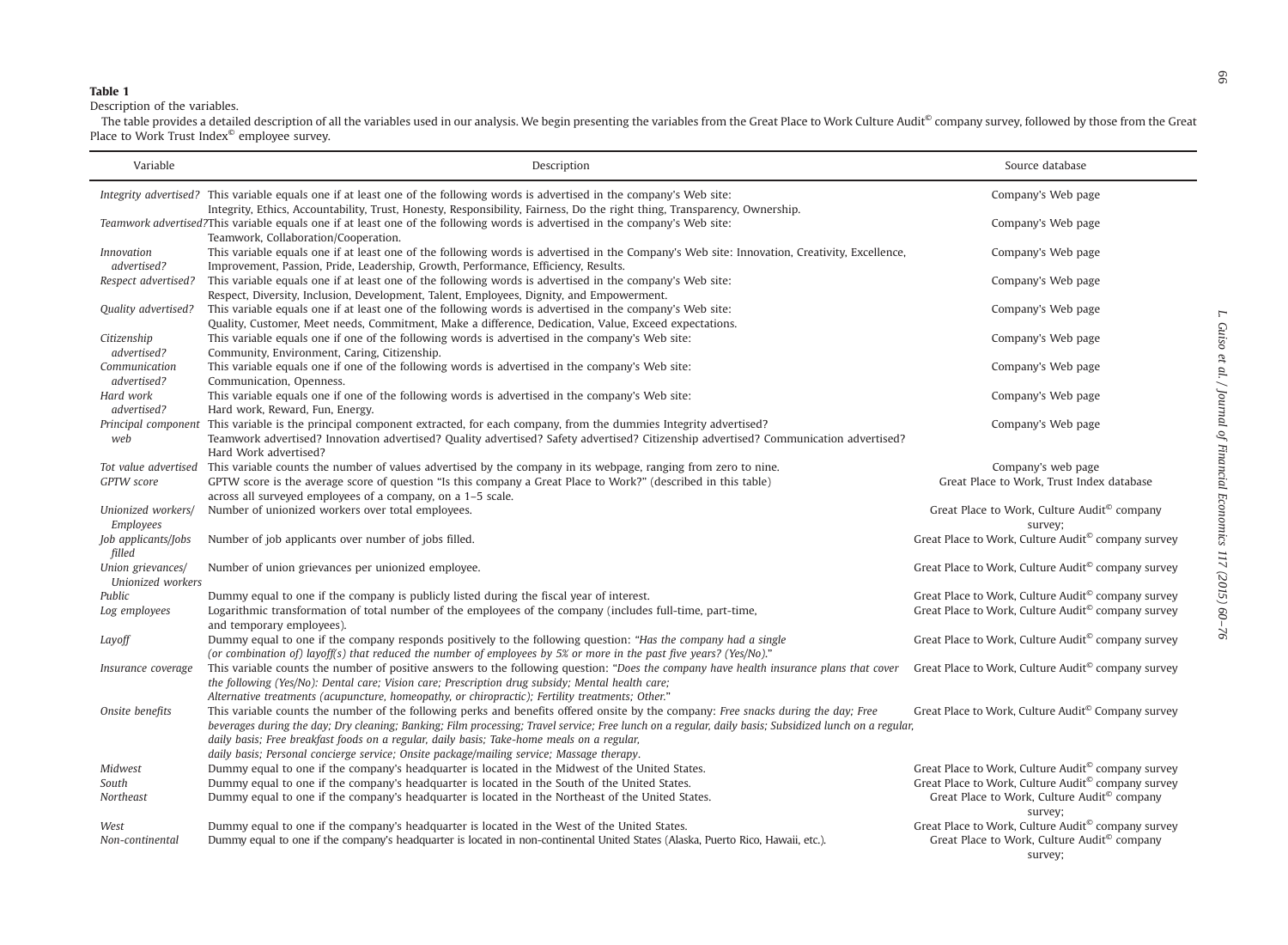|                                    | Managerial integrity This variable represents the employee response to the following statement "Management's actions match its words." Employees are asked Great Place to Work, Trust Index® employee survey<br>to express a measure of the strength of their experience on a scale from 1 (almost always untrue)<br>to 5 (almost always true). We average the employees' responses to a company-year level.                           |                                                                                                                    |
|------------------------------------|----------------------------------------------------------------------------------------------------------------------------------------------------------------------------------------------------------------------------------------------------------------------------------------------------------------------------------------------------------------------------------------------------------------------------------------|--------------------------------------------------------------------------------------------------------------------|
| Managerial ethics                  | This variable represents the employee response to the following statement "Management is honest and ethical in its business practices." Great Place to Work, Trust Index® employee survey;<br>Employees are asked to express a measure of the strength of their experience on a scale from 1                                                                                                                                           |                                                                                                                    |
| Safe place                         | (almost always untrue) to 5 (almost always true). We average the employees' responses to a company-year level.<br>This variable represents the employee response to the following statement "This is a physically safe place to work." Employees are asked<br>to express a measure of the strength of their experience on a scale from 1 (almost always untrue)                                                                        | Great Place to Work, Trust Index <sup>®</sup> employee survey                                                      |
| Being myself                       | to 5 (almost always true). We average the employees" responses to a company-year level.<br>This variable represents the employee response to the following statement "I can be myself around here." Employees are asked to express Great Place to Work, Trust Index® employee survey;<br>a measure of the strength of their experience on a scale from 1 (almost always untrue) to 5                                                   |                                                                                                                    |
| Tenure (survey<br>average)         | (almost always true). We average the employees' responses to a company-year level.<br>Average tenure of the employees participating in the survey for each company-year.                                                                                                                                                                                                                                                               | Great Place to Work, Trust Index <sup>®</sup> employee survey;                                                     |
| Manager (survey<br>average)        | Fraction of managers among the employees participating in the survey for each company-year.                                                                                                                                                                                                                                                                                                                                            | Great Place to Work, Trust Index® employee survey                                                                  |
|                                    | Age (survey average) Average age of the employees participating in the survey for each company-year.                                                                                                                                                                                                                                                                                                                                   | Great Place to Work, Trust Index <sup>®</sup> employee survey                                                      |
| Female (Survey<br>Average)         | Fraction of females among the employees participating in the survey for each company-year.                                                                                                                                                                                                                                                                                                                                             | Great Place to Work, Trust Index <sup>®</sup> employee survey                                                      |
| Hispanic (survey<br>average)       | Black (survey average)Fraction of African Americans among the employees participating in the survey for each company-year.<br>Fraction of Hispanics among the employees participating in the survey for each company-year;                                                                                                                                                                                                             | Great Place to Work, Trust Index <sup>®</sup> employee survey<br>Great Place to Work, Trust Index® employee survey |
| Founder around                     | Founder around is a dummy equal to one whenever the founder is either an active director or he participates<br>in board meetings in a given year.                                                                                                                                                                                                                                                                                      | Hoovers.com; Corporate Library; Company Web site;<br>Wall Street Journal; Wikipedia                                |
| ROS                                | Return on Sales (ROS), calculated as Net Income/Sales, where Net Income is item NI and Sales is item SALE,<br>from Compustat Funda.                                                                                                                                                                                                                                                                                                    | Compustat, Fundamental Annual                                                                                      |
| Tobin's q                          | Tobin's $q$ is calculated as                                                                                                                                                                                                                                                                                                                                                                                                           | Compustat Fundamental Annual/CRSP                                                                                  |
|                                    | [(Total Assets - Shareholder's Equity + Market Value of Equity)/Total Assets]                                                                                                                                                                                                                                                                                                                                                          |                                                                                                                    |
|                                    | where Total Assets is item AT from Compustat funda, Shareholder's Equity is item TEQ from Compustat Funda, and Market Value of Equity is<br>the sum of the total market value of each security issued by the company (MM USD). The market value<br>is calculated as price of the share (item PRC, CRSP) at the end of the fiscal year times the number of outstanding<br>shares (item SHROUT, CRSP msf) at the end of the fiscal year. |                                                                                                                    |
| Top100 Universum<br>Student Survey | This variable is a dummy equal to one if the company makes the list of Top 100 Ideal Employers according<br>to the Universum Student Suvery 2011.                                                                                                                                                                                                                                                                                      | Universum Student Survey, 2011                                                                                     |
|                                    | The list of Top 100 Universum Student Survey companies of 2011 is available online at http://www.universumglobal.com/<br>IDEAL-Employer-Rankings/The-National-Editions/American-Student-Survey.                                                                                                                                                                                                                                        |                                                                                                                    |
| Venture-backed                     | Dummy variable equal to one if the company received since 1975 at least one round of financing from a venture capitalist.<br>Perc. inside directors Share of inside directors sitting on the board, calculated as Inside directors/Total directors, where Inside Directors and Total directors are,<br>respectively, the variables DirectorsInside and DirectorsTotal from Corporate Library Companies database.                       | Thomson Venture Economics database<br>Corporate Library, Companies database                                        |
| perc.                              | Perc. wwners more 5 Variable OwnersFivePercentPctg from Corporate Library Companies database, indicating the estimated percentage<br>of outstanding shares held by any 5% or greater shareholders.                                                                                                                                                                                                                                     | Corporate Library, Companies database                                                                              |
| G-Index                            | Corporate governance index by Gompers-Ishii-Metrick (Gompes, Ishii, and Metrick, 2003), variable gindex from RiskMetrics Governance<br>database. The variable G-Index has been discontinued since 2007. We assign to each company<br>in our data set the latest available data in RiskMetrics.                                                                                                                                         | RiskMetrics, Governance database                                                                                   |
| Perc. inst. investors              | Total percentage of shares owned by institutional investors.                                                                                                                                                                                                                                                                                                                                                                           | Compact Disclosure                                                                                                 |
| Log CEO total<br>compensation      | Logarithmic transformation of CEO total annual compensation (Salary+Bonus+Option Grant+Other Annual Compensation) in K USD. This<br>variable is item $tdc1$ if item $pcfo = "CEO"$ from ExecuCompustat Annual Compensation.                                                                                                                                                                                                            | Compustat Executive Compensation                                                                                   |
| CEO variable/Total<br>compensation | Ratio of variable to total CEO annual compensation, where the variable annual compensation is defined as the difference between items tdc1-<br>(salary+othcomp) if item $pcfo = "CEO"$ from ExecuCompustat Annual Compensation.                                                                                                                                                                                                        | Compustat Executive Compensation                                                                                   |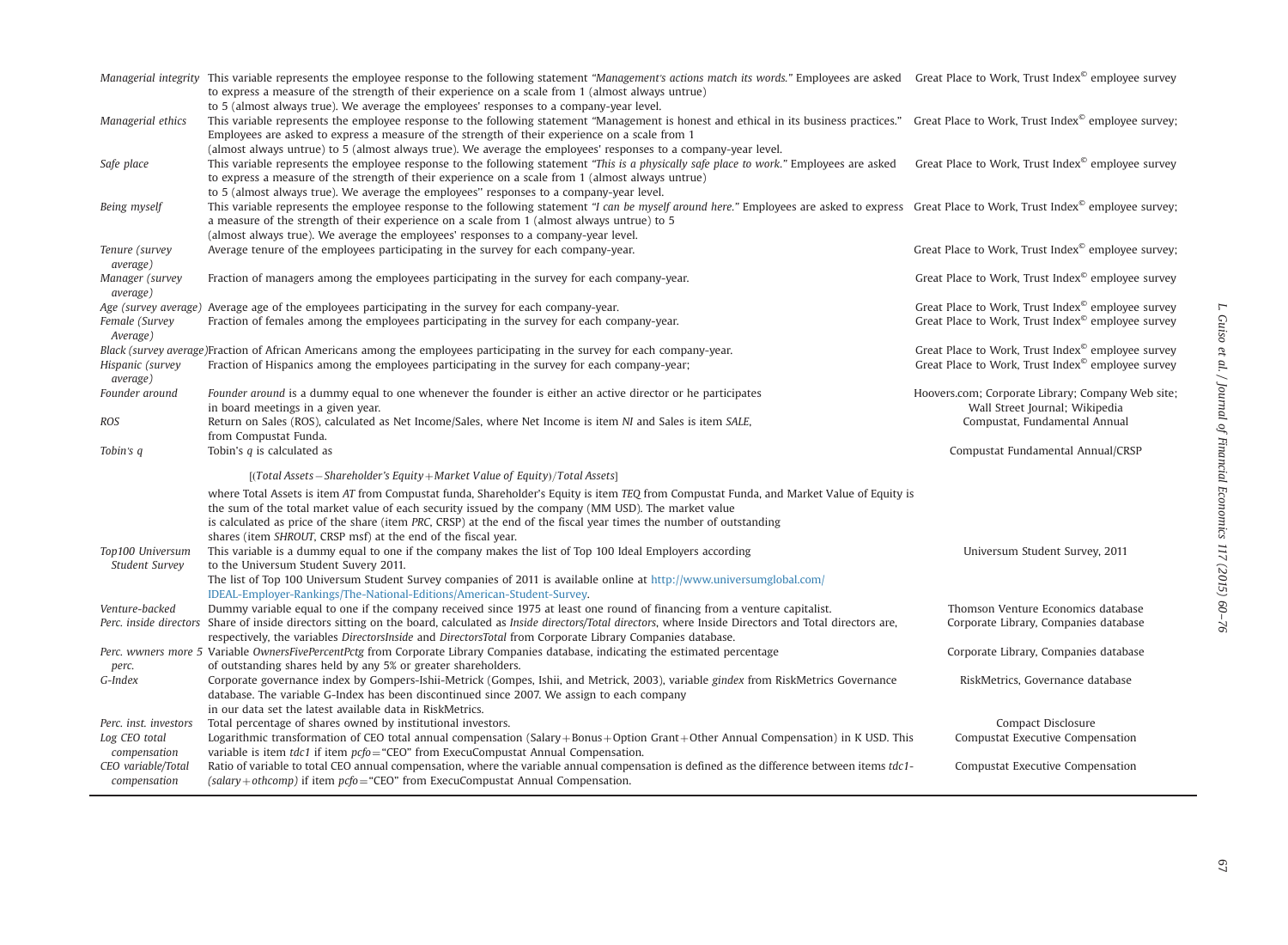<span id="page-8-0"></span>From the Culture Audit<sup>®</sup> we use the information on the total number of workers in all plants based in the United States, including full-time, part-time, and temporary employees. The variable Unionized workers/Employees indicates the fraction of employees joining a worker union, while Union grievances/Unionized workers represents the number of union grievances per unionized worker. Job applicants/Jobs Filled is the total number job applications collected during the year as a fraction of current employees. For each company we use information on the headquarters location, layoffs involving more than 5% of their employees in the last year, the coverage of the health insurance plan and the number of onsite perks and benefits offered by the firm to its employees.

Our proxies for a culture of integrity are the responses to two distinct statements from the Trust Index<sup>®</sup> employee survey. Employees are asked to express a measure of the strength of their experience on a scale from 1 (almost always untrue) to 5 (almost always true). The two statements we use are "Management's actions match its words" and "Management is honest and ethical in its business practices". We use these responses to identify two key dimensions of integrity: the "wholeness" characteristic emphasized by [Erhard, Jensen, and Zaffron \(2007\)](#page-16-0) and the ethical dimension.

For each surveyed employee, we have information on demographic characteristics such as age, gender, ethnicity, tenure, and job type (manager versus non-manager) collected through the Trust Index survey. Finally, in our main specification, all individual statements from the Trust Index© employee survey are averaged at a company-year level and matched with the respective company-year information from the Culture Audit<sup>®</sup> survey.<sup>5</sup> [Table 2](#page-9-0) presents the sample statistics for all the variables of interest.

#### 4.1. Other data used

For the publicly listed companies in the Great Place to Work data set (385 firms), we collect financial and economic performance data using the Compustat/CRSP merged database. For each company we calculate return on sales (ROS) and Tobin's q. Comparing our sample to the S&P 500 sample, these companies have equal return on sales (10%), and slightly higher Tobin's  $q$  (2.14 for the GPTWI sample and 2.05 for the S&P 500 sample). $6$ 

One potential goal to advertise and uphold certain values is to attract better employees. To this end, we look at the way students perceive potential employers through the Universum survey. Every year, Universum surveys a large sample of students and asks questions about their career expectations and how they perceive companies as potential employers. Students are asked to pick the employers they would consider working for and then

choose those they would most like to work for, that is, the companies that they perceive as being "Ideal." The "Universum Top 100 Ideal Employer Ranking" reflects the frequency with which these employers were selected as being ideal by the students who participated in the surveys. In other words, this survey reflects how many students perceive a given company as a "best place to work." The variable Top100 Universum Student Survey indicates whether a firm in the GPTWI sample made the "Universum Top 100 Ideal Employer Ranking" in 2011.<sup>7</sup>

To determine whether a company ever received some venture capital financing, we use Thomson Venture Economics database. Our venture-backed dummy variable equals one if the company received at least one round of financing from a venture capitalist since 1975.

Finally, for the public companies in our sample, we collect corporate governance and ownership variables from the standard sources. The variable "Percentage inside directors" comes from the Corporate Library database and indicates the share of inside directors sitting on the board. As a proxy for the level of shareholder rights, we use the G-Index by Gompers-Ishii-Metrick [\(Gompers, Ishii, and](#page-16-0) [Metrick, 2003\)](#page-16-0) from RiskMetrics Governance.<sup>8</sup> For institutional ownership we use Compact Disclosure where ownership data include the number of institutional owners, the number of shares issued, and the percent of outstanding shares held by each institution (Perc. inst. investors). Information on CEO total compensation (Log CEO total compensation) and the ratio variable to total CEO compensation (CEO variable/total Compensation) comes from Compustat Executive Compensation database.

The exact definition of all the variables used and the source is reported in [Table 1.](#page-6-0) [Table 2](#page-9-0) provides the summary statistics of these variables.

#### 5. Econometric concerns

As [Table 2C](#page-9-0) shows, the individual responses to the various distinctive statements asked in the employees' survey are highly correlated. For example, the agreement with the integrity statement has a 0.91 correlation with the agreement with the ethics statement. This pattern raises the serious possibility that, in addition to a standard omitted variable problem, there might be a so-called "halo effect" pervading all the answers. [Thorndike \(1920\)](#page-16-0) defines it as "a problem that arises in data collection when there is carry-over from one judgment to another".

We can model this effect as an error-in-variable problem that affects potentially all the answers to the questionnaire. Let  $x$  denote the agreement with the integrity statement and z the agreement with another statement in the survey. We let  $x_i = x_i^* + h_i$  where  $x_i^*$  is the true response (i.e., the response unaffected by the other questions in the survey) and  $h_i$  is the halo effect; similarly,  $z_i = z_i^* + h_i$ , with  $cov(x_i^*, h_i) = cov(z_i^*, h_i) = 0$  so that the true values are

<sup>5</sup> We conduct a robustness check by estimating the same model by using individual data as well.

Calculating the average ROS and Tobin's  $q$  for the Great Place to Work $^{\text{\tiny (E)}}$  sample, we attribute to each fiscal year a weight equal to the frequency of public companies in the GPTWI cross-section sample for that fiscal year.

 $7$  The list of Top 100 Universum Student Survey companies of 2011 is available online at [http://www.universumglobal.com/IDEAL-Employer-](http://www.universumglobal.com/IDEAL-Employer-Rankings/The-National-Editions/American-Student-Survey)[Rankings/The-National-Editions/American-Student-Survey](http://www.universumglobal.com/IDEAL-Employer-Rankings/The-National-Editions/American-Student-Survey).

<sup>8</sup> The variable G-Index has been discontinued since 2007. We assign to each company in our data set the latest data available in RiskMetrics.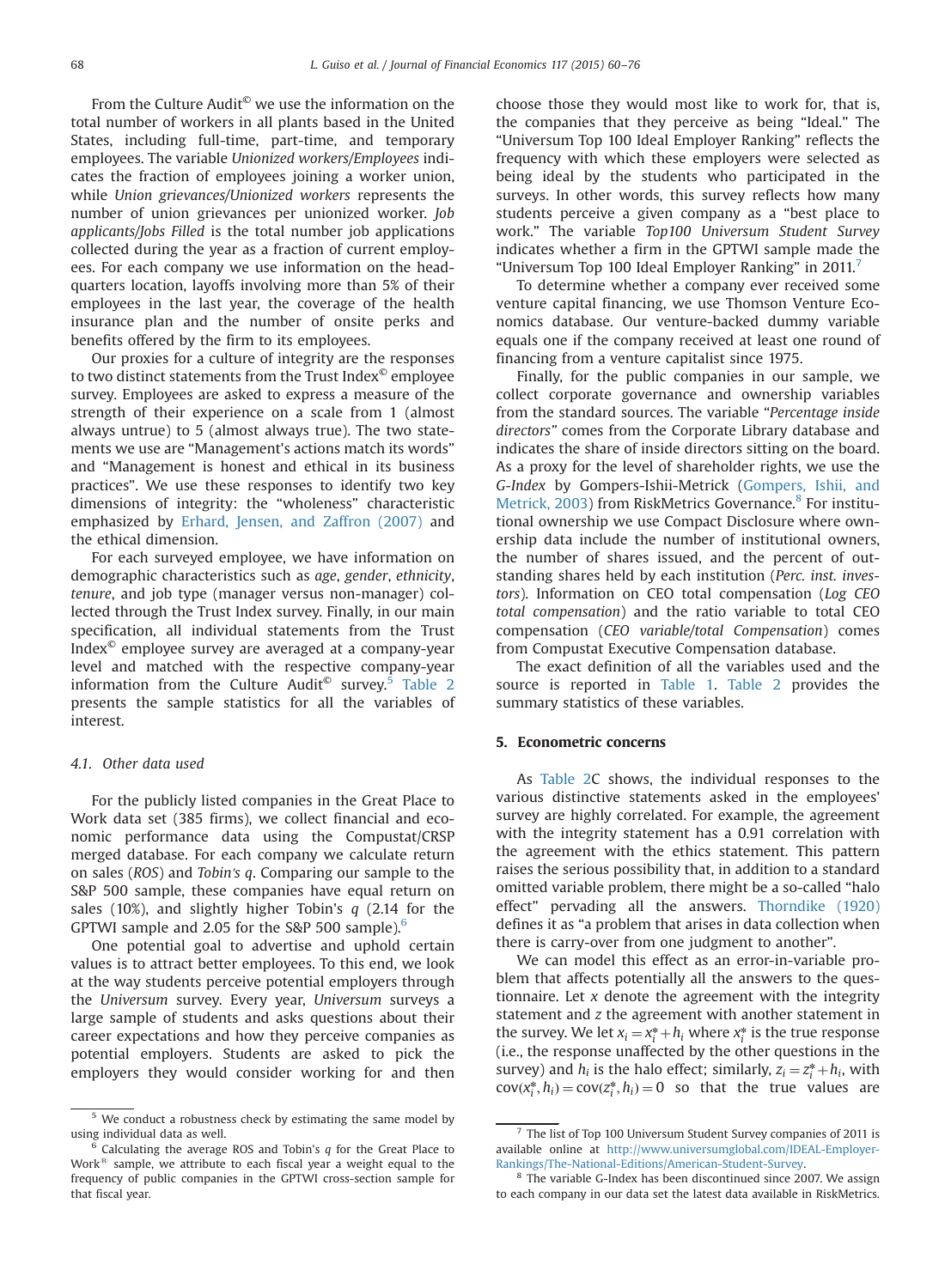<span id="page-9-0"></span>Summary statistics and cross-correlations.

Panel A shows the summary statistics of the variables obtained from the information available in Web sites for the companies in the S&P 500 sample. Panel B shows the summary statistics for the values in our GPTW sample. For each of the 679 companies, we select the first year they appear in the Great Place to Work Culture Audit<sup>®</sup> survey between 2007 and 2011. Panel C reports some cross-correlations among the variables in the GPTW sample. For <sup>a</sup> detailed description of each variable, see [Table](#page-6-0) 1.

| Panel A: Web site declared values<br>Variable | Mean | Median | Std. dev. | 10th Perc. | 90th Perc. | Observations |
|-----------------------------------------------|------|--------|-----------|------------|------------|--------------|
| Integrity                                     | 0.7  |        | 0.5       |            |            | 500          |
| Teamwork                                      | 0.5  |        | 0.5       |            |            | 500          |
| Innovation                                    | 0.8  |        | 0.4       |            |            | 500          |
| Respect                                       | 0.7  |        | 0.5       |            |            | 500          |
| Quality                                       | 0.6  |        | 0.5       |            |            | 500          |
| Safety                                        | 0.3  |        | 0.4       |            |            | 500          |
| Citizenship                                   | 0.3  |        | 0.5       |            |            | 500          |
| Communication                                 | 0.3  |        | 0.4       |            |            | 500          |
| Hard work                                     | 0.3  |        | 0.5       |            |            | 500          |
| N. of values                                  |      |        | 2.5       |            |            | 500          |
| Principal component                           | 1.6  | 8      | 0.9       |            | ر . ے      | 500          |

Panel B: GPTW variables

 $\overline{a}$ 

| Variable                                                                        | Mean    | Median         | Std. dev. | 10th Perc. | 90th Perc.     | Observations |
|---------------------------------------------------------------------------------|---------|----------------|-----------|------------|----------------|--------------|
| Managerial integrity                                                            | 3.90    | 3.90           | 0.25      | 3.57       | 4.20           | 679          |
| Managerial ethics                                                               | 4.29    | 4.30           | 0.23      | 3.97       | 4.57           | 679          |
| Tobin's q                                                                       | 2.14    | 1.57           | 1.53      | 1.02       | 4.18           | 368          |
| ROS                                                                             | 0.10    | 0.08           | 0.11      | 0.02       | 0.21           | 383          |
| Unionized workers/Employees                                                     | 0.05    | 0.00           | 0.13      | 0.00       | 0.20           | 664          |
| Job applicants/Employees                                                        | 7.33    | 4.01           | 19.20     | 0.55       | 15.62          | 601          |
| Union grievances/Unionized workers                                              | 0.01    | 0.00           | 0.05      | 0.00       | 0.03           | 664          |
| Top100 Universum Student Survey                                                 | 0.11    | 0.00           | 0.31      | 0.00       | 1.00           | 678          |
| Public company                                                                  | 0.58    | 1.00           | 0.49      | 0          |                | 679          |
| Venture-backed                                                                  | 0.10    | 0.00           | 0.29      | $\Omega$   | $\mathbf{0}$   | 679          |
| Perc. inside directors                                                          | 0.17    | 0.14           | 0.09      | 0.08       | 0.30           | 291          |
| G-Index                                                                         | 9.39    | 9.00           | 2.44      | 6.33       | 12.67          | 271          |
| Perc. inst. investors                                                           | 0.69    | 0.73           | 0.25      | 0.37       | 0.95           | 359          |
| Perc.owners more 5 perc.                                                        | 0.19    | 0.15           | 0.17      | 0.00       | 0.40           | 290          |
| Log CEO total compensation                                                      | 8.57    | 8.66           | 1.14      | 7.31       | 9.91           | 256          |
| CEO variable/Total compensation                                                 | 0.78    | 0.82           | 0.16      | 0.56       | 0.93           | 256          |
| Safe place                                                                      | 4.62    | 4.66           | 0.21      | 4.32       | 4.85           | 679          |
| Being myself                                                                    | 4.28    | 4.28           | 0.17      | 4.07       | 4.49           | 679          |
| Highest industry market/book                                                    | 5.24    | 4.55           | 2.98      | 2.50       | 1.11           | 669          |
| Fraction public in North American Industry Classification System (NAICS) sector | 0.20    | 0.12           | 0.20      | 0.03       | 0.45           | 669          |
| Employees                                                                       | 15359.7 | 4856           | 32800.3   | 1249       | 35874          | 678          |
| Layoff                                                                          | 0.20    | 0.00           | 0.40      | 0          |                | 639          |
| Insurance coverage                                                              | 5       | 5              |           |            | 6              | 639          |
| Onsite benefits                                                                 |         | $\overline{4}$ | 3         |            | $\overline{7}$ | 639          |
| Tenure (survey average)                                                         |         |                | 3         | 4          | 11             | 639          |
| Manager (survey average)                                                        | 0.29    | 0.27           | 0.12      | 0.17       | 0.45           | 639          |
| Age (survey average)                                                            | 41      | 42             | 4         | 36         | 45             | 639          |
| Female (survey average)                                                         | 0.45    | 0.45           | 0.17      | 0.23       | 0.66           | 639          |
| Black (survey average)                                                          | 0.07    | 0.05           | 0.06      | 0.02       | 0.14           | 639          |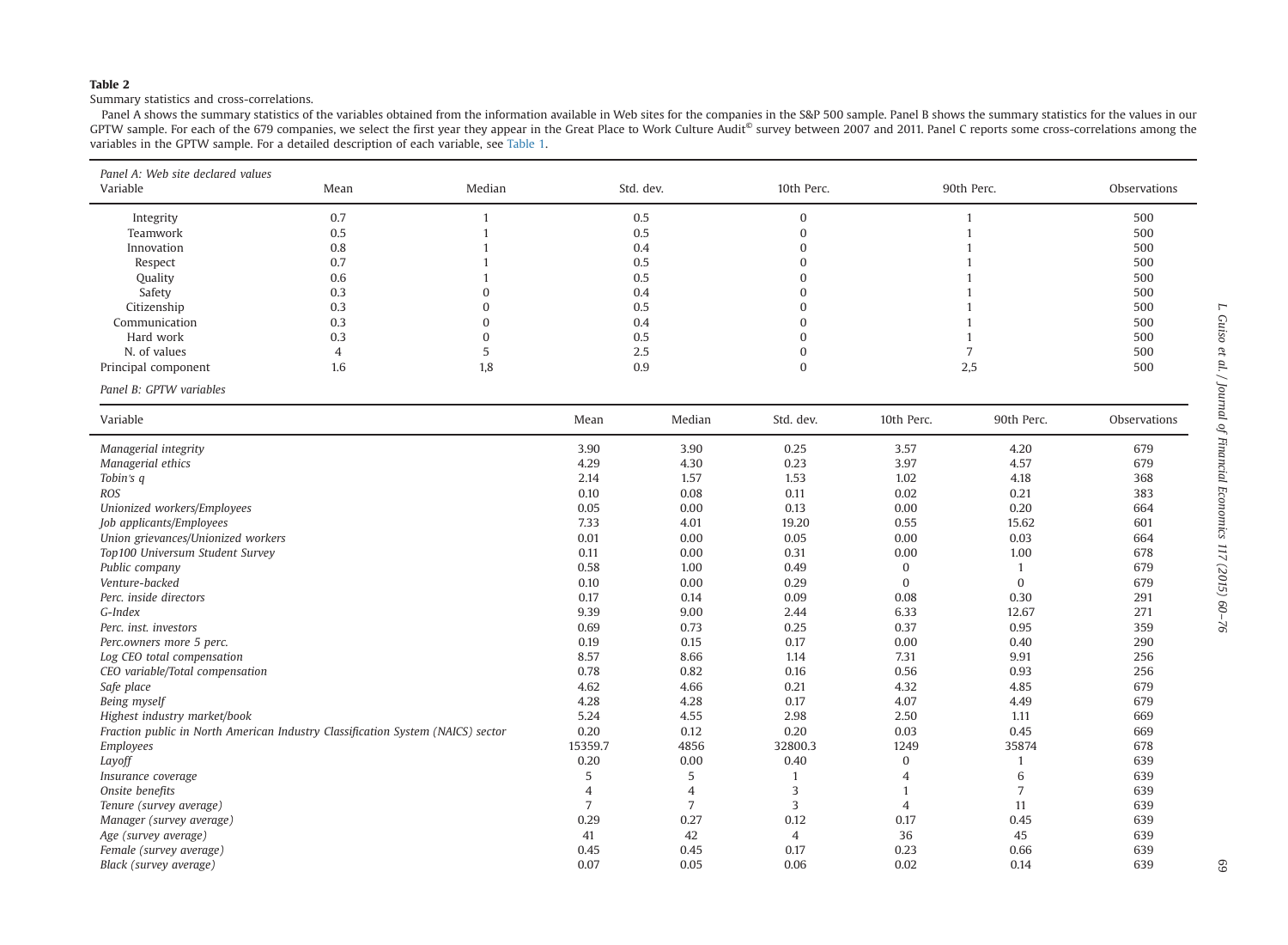| Hispanic (survey average) |                                                  |              |                                                                                                                             |            |                                                                              |                            |            |                                                                                                             |                                                                              |                                                                   |                                                                           |                                                                                                                                                                                                                                                                                                                                                   |  |
|---------------------------|--------------------------------------------------|--------------|-----------------------------------------------------------------------------------------------------------------------------|------------|------------------------------------------------------------------------------|----------------------------|------------|-------------------------------------------------------------------------------------------------------------|------------------------------------------------------------------------------|-------------------------------------------------------------------|---------------------------------------------------------------------------|---------------------------------------------------------------------------------------------------------------------------------------------------------------------------------------------------------------------------------------------------------------------------------------------------------------------------------------------------|--|
| Midwest                   |                                                  |              |                                                                                                                             |            |                                                                              |                            |            |                                                                                                             |                                                                              |                                                                   |                                                                           |                                                                                                                                                                                                                                                                                                                                                   |  |
| South                     |                                                  |              |                                                                                                                             |            |                                                                              |                            |            |                                                                                                             |                                                                              |                                                                   |                                                                           |                                                                                                                                                                                                                                                                                                                                                   |  |
| Northeast                 |                                                  |              |                                                                                                                             |            |                                                                              |                            |            |                                                                                                             |                                                                              |                                                                   |                                                                           |                                                                                                                                                                                                                                                                                                                                                   |  |
| West                      |                                                  |              |                                                                                                                             |            |                                                                              |                            |            | 0 3 4 4 4 5<br>0 5 4 4 4 5<br>0 6 6 7 5 6                                                                   |                                                                              |                                                                   |                                                                           | 888888                                                                                                                                                                                                                                                                                                                                            |  |
| Non-continental           |                                                  |              |                                                                                                                             |            |                                                                              |                            |            |                                                                                                             |                                                                              |                                                                   |                                                                           |                                                                                                                                                                                                                                                                                                                                                   |  |
|                           | Panel C: Correlation matrix among GPTW variables |              |                                                                                                                             |            |                                                                              |                            |            |                                                                                                             |                                                                              |                                                                   |                                                                           |                                                                                                                                                                                                                                                                                                                                                   |  |
|                           | Managerial integrity Managerial ethics           |              | coperation                                                                                                                  | Safe place | Being myself                                                                 | Tobin's q                  | <b>ROS</b> |                                                                                                             |                                                                              |                                                                   | Public Venture-backed Founder around Perc. inside directors Log employees |                                                                                                                                                                                                                                                                                                                                                   |  |
| Managerial integrity      |                                                  | 5<br>0.      |                                                                                                                             |            |                                                                              |                            |            |                                                                                                             |                                                                              |                                                                   |                                                                           |                                                                                                                                                                                                                                                                                                                                                   |  |
| Managerial ethics         | $-0.91$                                          | Ξ            |                                                                                                                             |            |                                                                              |                            |            |                                                                                                             |                                                                              |                                                                   |                                                                           |                                                                                                                                                                                                                                                                                                                                                   |  |
| Safe place                | 0.58                                             | 0.68         |                                                                                                                             |            |                                                                              |                            |            |                                                                                                             |                                                                              |                                                                   |                                                                           |                                                                                                                                                                                                                                                                                                                                                   |  |
| Being myself              | 0.80                                             | 0.77         |                                                                                                                             |            |                                                                              |                            |            |                                                                                                             |                                                                              |                                                                   |                                                                           |                                                                                                                                                                                                                                                                                                                                                   |  |
| Tobin's q                 | 0.27<br>0.24                                     | 0.27<br>0.26 | $\begin{array}{l} 0.89 \\ 0.87 \\ 0.68 \\ 0.69 \\ 0.72 \\ 0.21 \\ 0.21 \\ 0.21 \\ 0.22 \\ 0.53 \\ 0.31 \\ 0.33 \end{array}$ |            | $0.80$<br>$0.77$<br>$0.49$<br>$0.19$<br>$0.19$<br>$0.38$<br>$0.23$<br>$0.23$ | 27<br>27 28 29 27 28 29 29 |            | $-0.24$<br>$-0.05$<br>$-0.05$<br>$-0.05$<br>$-0.05$<br>$-0.05$<br>$-0.05$<br>$-0.05$<br>$-0.05$<br>$-0.038$ | $13.8$<br>$13.8$<br>$13.8$<br>$13.8$<br>$13.8$<br>$13.8$<br>$13.8$<br>$13.8$ | $\begin{array}{l} 0.2 \\ 0.3 \\ 0.6 \\ 0.3 \\ 0.5 \\ \end{array}$ |                                                                           | $\begin{array}{l} -0.30 \\ -0.28 \\ -0.23 \\ -0.38 \\ -0.75 \\ -0.75 \\ -0.38 \\ -0.33 \\ -0.22 \\ -0.23 \\ -0.24 \\ -0.24 \\ -0.24 \\ -0.24 \\ -0.24 \\ -0.24 \\ -0.24 \\ -0.24 \\ -0.24 \\ -0.24 \\ -0.24 \\ -0.24 \\ -0.24 \\ -0.24 \\ -0.24 \\ -0.24 \\ -0.24 \\ -0.24 \\ -0.24 \\ -0.24 \\ -0.24 \\ -0.24 \\ -0.24 \\ -0.24 \\ -0.24 \\ -0.$ |  |
|                           |                                                  |              |                                                                                                                             |            |                                                                              |                            |            |                                                                                                             |                                                                              |                                                                   |                                                                           |                                                                                                                                                                                                                                                                                                                                                   |  |
| Public                    | $-0.24$                                          | $-0.16$      |                                                                                                                             |            |                                                                              |                            |            |                                                                                                             |                                                                              |                                                                   |                                                                           |                                                                                                                                                                                                                                                                                                                                                   |  |
| Venture-backed            | 0.10                                             | 0.09         |                                                                                                                             |            |                                                                              |                            |            |                                                                                                             |                                                                              |                                                                   |                                                                           |                                                                                                                                                                                                                                                                                                                                                   |  |
| Perc. inside directors    | 0.21                                             |              |                                                                                                                             |            |                                                                              |                            |            |                                                                                                             |                                                                              |                                                                   |                                                                           |                                                                                                                                                                                                                                                                                                                                                   |  |
| Log employees             | $-0.30$                                          | $-0.26$      |                                                                                                                             |            |                                                                              | $-0.11$                    | $-0.17$    |                                                                                                             |                                                                              |                                                                   |                                                                           |                                                                                                                                                                                                                                                                                                                                                   |  |

uncorrelated with the halo effect as in standard errors-invariables problems.

The halo effect creates two problems: first, it brings in a standard error-in-variables problem which tends to induce attenuation bias when we use integrity as an explanatory variable. The second, and potentially more serious problem, is that if the halo effect is correlated with our variable of interest when explaining integrity (e.g., our measures of corporate governance such as being a public company), we could find a spurious correlation between integrity and this variable even when none is present. This is equivalent to a problem of unobserved heterogeneity.

The type of bias and the way to address it depends upon whether we use our survey measure as explanatory variable or dependent variable.

#### 5.1. Case I: Integrity on the right-hand side (RHS)

Let  $y_i$  be a variable such as profitability or Tobin's  $q$ . To test whether there is a correlation between profitability and integrity, we would like to estimate the following regression model:

$$
y_i = \gamma x_i^* + \varepsilon_i + h_i,\tag{1}
$$

where  $\varepsilon_i$  is an independent and identically distributed (iid) error term with  $cov(x_i^*, \varepsilon_i) = 0$  and we allow for the possibility that the halo effect spreads over our outcome variable  $y_i$ .

If we estimate

$$
y_i = \gamma x_i + u_i,
$$

where  $u_i = \varepsilon_i + (1 - \gamma)h_i$ , by ordinary least squares (OLS) we obtain

$$
\hat{\gamma} = \gamma \frac{\text{var}(x^*)}{\text{var}(x)} + \frac{\text{var}(h_i)}{\text{var}(x)},
$$

which is inconsistent if a halo effect is present. The bias is the sum of two components: a standard attenuation effect,  $\gamma$ (var $(x^*)$ /var $(x)$ ), and an unobserved heterogeneity effect,  $var(h_i)/var(x)$  originating from the potential correlation between the halo effect and the outcome variable which would give rise to a correlation between integrity and the outcome variable even when none is present ( $\gamma = 0$ ).

If we find a variable  $z_i$ , affected by the same halo effect, but uncorrelated with the true integrity measure (i.e., such that  $cov(x_i^*, z_i^*) = 0$ , then in (1) we can substitute  $h_i = z_i - z_i^*$  and estimate

$$
y_i = \gamma x_i + \delta z_i + \varepsilon_i + \delta z_i^* = \gamma x_i + \delta z_i + v_i,
$$

where the new error term  $\nu_i$  is orthogonal to the integrity variable  $x_i$ . This correction resolves the unobserved heterogeneity problem but introduces an error-in-variables problem in the  $z_i$  regressor. Yet, we are interested in the coefficient  $\gamma$  and not  $\delta$ . The asymptotic estimate of our parameter of interest will then be

$$
\hat{\gamma} = \gamma + \frac{\text{var}(z^*)\text{cov}(z^*, x^*)}{2\text{var}(x^*)\text{var}(z^*) - \text{cov}(z^*, x^*)}\delta = \gamma
$$

which confirms that we can identify  $\gamma$  if we can find a variable  $z_i$  such that  $cov(x_i^*, z_i^*) = 0$ .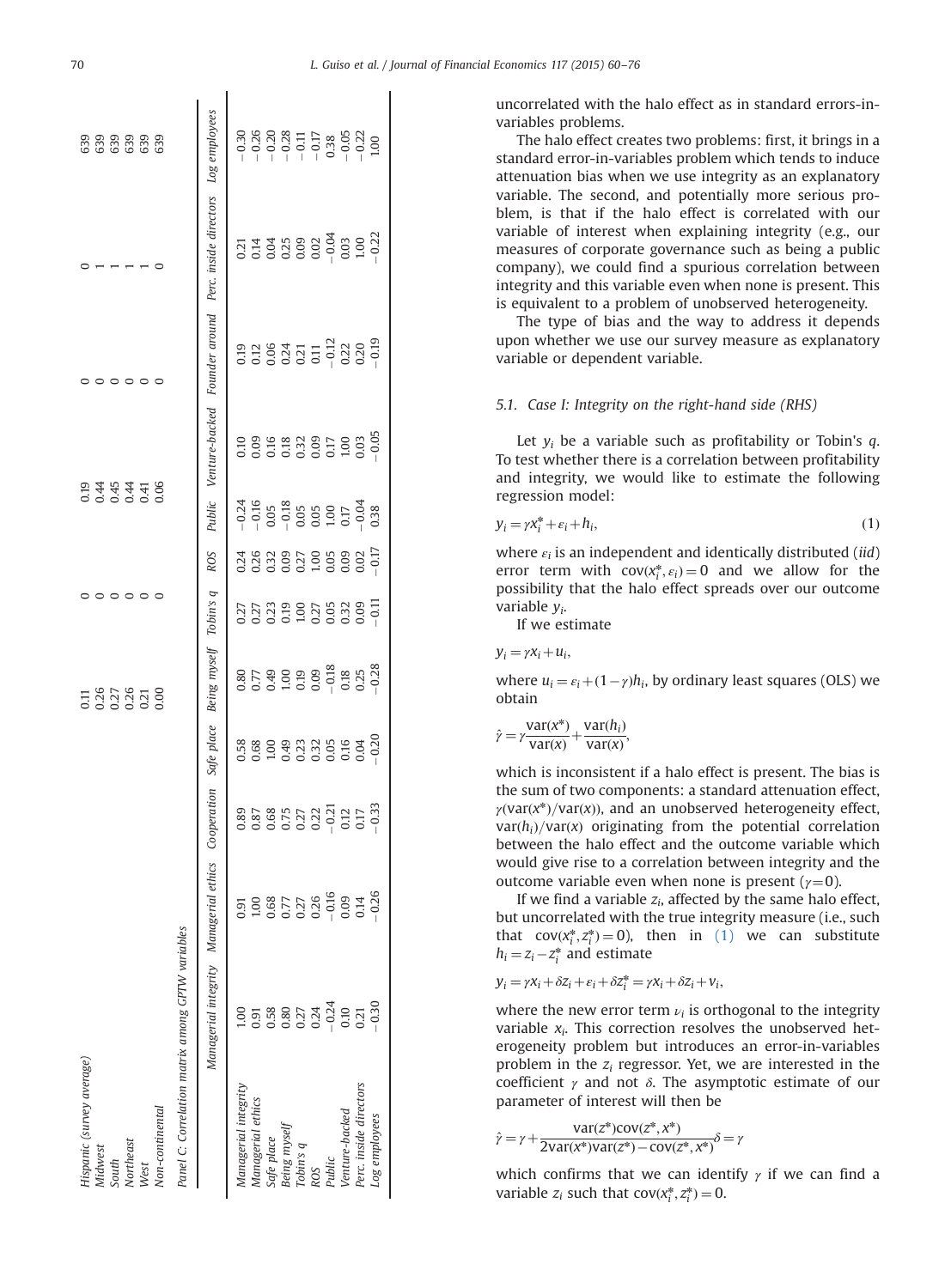<span id="page-11-0"></span>Advertised values and firm performance.

This table reports the OLS coefficients of the regression of various performance measures (column headers) on a dummy equal to one if integrity is advertised as a value in the Web page or in the principal component of the values promoted on the Web. The sample includes all the S&P 500 companies in 2011. In all regressions we control for the logarithm of revenues and industry fixed effects. *q* is the Tobin's *q*, ROS is Net Income/Sales (Compustat), ACSI is the American Consumer Satisfaction Index provided by ACSI, and Class action filed is the total number of class actions filed against the company since 1995 (from the Stanford Securities Class Action Database). We report the I-squared and the marginal R-squared, where the latter is the difference between the R-squared and the R-squared of a regression where we control only for Log revenues and industry fixed effects. For a detailed description of each variable, see [Table 1](#page-6-0). All regressions contain a constant term. Standard errors are in parentheses and \*/\*\*/\*\*\*\* indicate statistical significance at the 10%, 5%, and 1% level.

|                                   | Tobin's $q$          |                      | <b>ROS</b>           |                      | <b>ACSI</b>          |                      |                      | Class action filed   |
|-----------------------------------|----------------------|----------------------|----------------------|----------------------|----------------------|----------------------|----------------------|----------------------|
|                                   | (1)                  | (2)                  | (3)                  | (4)                  | (5)                  | (6)                  | (7)                  | (8)                  |
| Integrity advertised              | $-0.09$<br>(0.13)    |                      | 0.02<br>(0.01)       |                      | $3.08***$<br>(1.01)  |                      | 0.10<br>(0.10)       |                      |
| Principal component of Web values |                      | $-0.04$<br>(0.07)    |                      | 0.01<br>(0.01)       |                      | $1.70***$<br>(0.57)  |                      | 0.01<br>(0.06)       |
| Log revenues                      | $-0.28***$<br>(0.05) | $-0.28***$<br>(0.05) | $-0.02***$<br>(0.00) | $-0.02***$<br>(0.00) | $-1.80***$<br>(0.45) | $-1.93***$<br>(0.46) | $0.13***$<br>(0.04)  | $0.13***$<br>(0.04)  |
| Constant                          | 4.60***<br>(0.47)    | $4.61***$<br>(0.48)  | $0.30***$<br>(0.04)  | $0.29***$<br>(0.05)  | $91.07***$<br>(4.54) | $91.79***$<br>(4.52) | $-1.15***$<br>(0.36) | $-1.01***$<br>(0.37) |
| Industry FE                       | Yes                  | Yes                  | Yes                  | Yes                  | Yes                  | Yes                  | Yes                  | Yes                  |
| Observations                      | 497                  | 497                  | 500                  | 500                  | 106                  | 106                  | 165                  | 165                  |
| R-squared                         | 0.13                 | 0.13                 | 0.09                 | 0.09                 | 0.51                 | 0.51                 | 0.22                 | 0.21                 |
| Marginal R-squared                | 0.01                 | 0.01                 | 0.01                 | 0.01                 | 0.05                 | 0.05                 | 0.00                 | 0.00                 |

#### 5.2. Case II: Integrity on the left-hand side (LHS)

The other case is when we have integrity as a LHS variable and test whether it is correlated with some RHS variable such as governance. Thus, we want to estimate the true relation

 $x_i^* = \theta g_i + \varepsilon_i$ 

but we estimate

 $x_i = \theta g_i + \varepsilon_i + h_i$  (2)

which clearly poses an identification problem if governance is correlated with the halo variable. Replacing  $h_i = z_i - z_i^*$  and estimating

$$
x_i = \theta g_i + \lambda z_i + \varepsilon_i + z_i^*,
$$

the (asymptotic ) value of the estimated parameter would be

$$
\widehat{\theta} = \theta + \frac{\text{var}(z^*)\text{cov}(z^*, g)}{2\text{var}(g)\text{var}(z^*) - \text{cov}(z^*, g)}\lambda.
$$

Hence, for  $\theta$  to be identified, we need to assume that governance is uncorrelated with  $z_i^\ast$ ; alternatively, we could use an instrument if we can find a variable that causes governance to change and that is uncorrelated with the error term in (2).

### 5.3. The right control

The above discussion suggests that the ideal control to absorb the halo effect is a variable that is affected by the halo effect as our variable of interest, but is uncorrelated with the true measure of integrity and the governance variables we use. Note that this control addresses the halo effect, but it does not deal with a potential omitted variable problem.

In the GPTWI survey, there are 58 statements divided into five groups: credibility, respect, fairness, pride, and camaraderie. Both by the label of the group and by the

nature of the questions, we exclude a priori credibility, fairness, and pride, because they are too close to the concept we want to measure: i.e., integrity. Looking at the remaining two groups we focus on two statements (one per group), which appear as remote as possible from the concept of integrity. In the respect group we use the statement: "This is a physically safe place to work." From the camaraderie section, we use the statement "I can be myself around here".

As [Table 2C](#page-9-0) shows, the degree of agreement with both these statements (especially "safe place") is relatively lower. This is a necessary, albeit not sufficient, condition to be a valid control in the cases we use integrity on the RHS. Since the  $cov(x_j, z_{jk}) = cov(x_j^*, z_{jk}^*) + var(h_j)$ , if we select the z with the lowest covariance with observed integrity, we are selecting the one with the lowest  $cov(x_j^*, z_{jk}^*)$ . For this reason we are going to privilege the "safe place" question, but we will use both for robustness.

The story is different when we use integrity as a LHS variable. Here, the (true value of the) control should be uncorrelated with the measure of governance we use. In this respect, a camaraderie statement such as "I can be myself around here" is more likely to be uncorrelated with the governance variable than a "safe place to work" statement. Yet, for consistency, we are going to report results with both these controls.

#### 6. Integrity and performance measures

We start with financial measures of performance, which we have available only for the subsample of publicly traded firms. [Table 4A](#page-12-0) reports the estimate of a linear regression where the dependent variable is Tobin's  $q$  (in the first four columns) and the return on sales (in the last four). Besides industry and year fixed effects, as control variables we report a measure of size (log of the number of employees) and one of the two proxies for the halo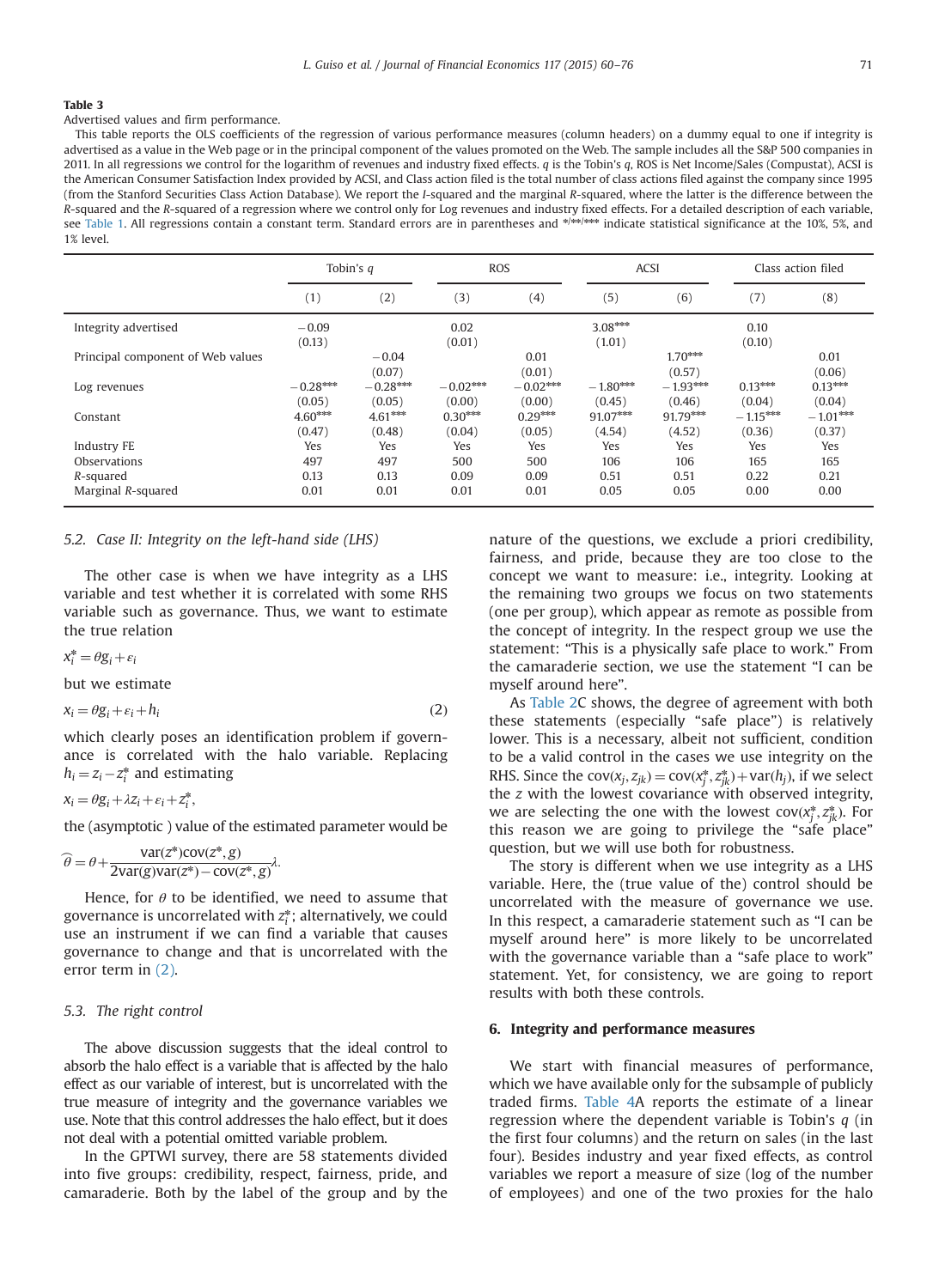<span id="page-12-0"></span>Integrity and firms' outcomes.

This table reports the correlation between firms' values, as perceived by employees, and financial and managerial outcomes. Panel A reports the OLS coefficients of the regressions of the Tobin's q (columns 1–4) and ROS (columns 5–8) on the cultural variables for the publicly listed companies in the Great Place to Work sample. Panel B repeats the same specification, respectively, with Unionized workers over Employees (columns 1–4) and Union grievances over Unionized workers (columns 5–8) as LHS variables for the entire Great Place to Work sample. Panel C repeats the same specification using as dependent variable an indicator variable equal to one if the company was mentioned as a Top 100 company to work for in Universum Student Survey (columns 1–4) and job application over jobs filled (5–8), respectively. For a detailed description of each variable, see [Table 1](#page-6-0). All regressions contain controls for company age, size (log employment), the geographical location of the company (macro area in which the company headquarter is located), Midwest is the baseline (omitted dummy), and a constant term; results with the full set of controls are reported in the [online Appendix](#page-15-0). Standard errors in parentheses. R-squared of the reported regression, and \*/\*\*/\*\*\* indicate statistical significance at the 10%, 5%, and 1% level.

| Panel A: Financial performance           |                                                                   |                        |                        |                        |                        |                        |                        |                        |
|------------------------------------------|-------------------------------------------------------------------|------------------------|------------------------|------------------------|------------------------|------------------------|------------------------|------------------------|
|                                          | (1)                                                               | (2)                    | (3)                    | (4)                    | (5)                    | (6)                    | (7)                    | (8)                    |
| Variables                                |                                                                   |                        | Tobin's $q$            |                        |                        |                        | ROS                    |                        |
| Managerial integrity                     | $1.417***$<br>(0.422)                                             | 2.880***<br>(0.503)    |                        |                        | 0.041<br>(0.030)       | $0.174***$<br>(0.036)  |                        |                        |
| Managerial ethics                        |                                                                   |                        | $1.479***$<br>(0.464)  | 3.070***<br>(0.536)    |                        |                        | 0.023<br>(0.033)       | $0.164***$<br>(0.039)  |
| Safe place                               | 0.761<br>(0.557)                                                  |                        | 0.674<br>(0.587)       |                        | $0.096**$<br>(0.040)   |                        | $0.111***$<br>(0.042)  |                        |
| Being myself                             |                                                                   | $-2.232***$<br>(0.769) |                        | $-2.358***$<br>(0.786) |                        | $-0.176***$<br>(0.055) |                        | $-0.159***$<br>(0.056) |
| Observations<br>R-squared                | 368<br>0.30                                                       | 368<br>0.31            | 368<br>0.29            | 368<br>0.31            | 382<br>0.27            | 382<br>0.28            | 382<br>0.27            | 382<br>0.27            |
| Industry FE<br>Year FE<br>Region FE      | Yes<br>Yes<br>Yes                                                 | Yes<br>Yes<br>Yes      | Yes<br>Yes<br>Yes      | Yes<br>Yes<br>Yes      | Yes<br>Yes<br>Yes      | Yes<br>Yes<br>Yes      | Yes<br>Yes<br>Yes      | Yes<br>Yes<br>Yes      |
| Marginal R-squared                       | 0.0236                                                            | 0.0674                 | 0.0214                 | 0.0675                 | 0.00392                | 0.0469                 | 0.000989               | 0.0372                 |
| Panel B: Labor relationship              |                                                                   |                        |                        |                        |                        |                        |                        |                        |
|                                          | (1)                                                               | (2)                    | (3)                    | (4)                    | (5)                    | (6)                    | (7)                    | (8)                    |
| Variables                                | Unionized workers/Employees<br>Union grievances/Unionized workers |                        |                        |                        |                        |                        |                        |                        |
| Managerial integrity                     | $-0.038$<br>(0.024)                                               | $-0.125***$<br>(0.033) |                        |                        | $-0.011$<br>(0.009)    | $-0.019$<br>(0.013)    |                        |                        |
| Managerial ethics                        |                                                                   |                        | $-0.046*$<br>(0.028)   | $-0.171***$<br>(0.034) |                        |                        | $-0.013$<br>(0.011)    | $-0.029***$<br>(0.013) |
| Safe place                               | $-0.204***$<br>(0.031)                                            |                        | $-0.195***$<br>(0.033) |                        | $-0.039***$<br>(0.012) |                        | $-0.036***$<br>(0.013) |                        |
| Being myself                             |                                                                   | $-0.011$<br>(0.050)    |                        | 0.030<br>(0.049)       |                        | $-0.018$<br>(0.019)    |                        | $-0.009$<br>(0.019)    |
| Observations<br>R-squared<br>Industry FE | 664<br>0.31<br>Yes                                                | 664<br>0.26<br>Yes     | 664<br>0.31<br>Yes     | 664<br>0.27<br>Yes     | 664<br>0.21<br>Yes     | 664<br>0.19<br>Yes     | 664<br>0.21<br>Yes     | 664<br>0.20<br>Yes     |
| Year FE<br>Marginal R-squared            | Yes<br>0.00267                                                    | Yes<br>0.0165          | Yes<br>0.00303         | Yes<br>0.0285          | Yes<br>0.00166         | Yes<br>0.00295         | Yes<br>0.00194         | Yes<br>0.00603         |
| Panel C: Attractivness as a workplace    |                                                                   |                        |                        |                        |                        |                        |                        |                        |
|                                          | (1)                                                               | (2)                    | (3)                    | (4)<br>(5)             |                        | (6)                    | (7)                    | (8)                    |

| Variables            |                  |                       | Top100 Universum Student Survey |            |                          | Job applicants/Jobs filled |            |                 |
|----------------------|------------------|-----------------------|---------------------------------|------------|--------------------------|----------------------------|------------|-----------------|
| Managerial integrity | 0.058<br>(0.057) | $0.216***$<br>(0.076) |                                 |            | $-374.070*$<br>(201.908) | 458.932*<br>(267.099)      |            |                 |
| Managerial ethics    |                  |                       | 0.057                           | $0.248***$ |                          |                            | $-321.707$ | 703.041**       |
|                      |                  |                       | (0.067)                         | (0.080)    |                          |                            | (232.865)  | (279.483)       |
| Safe place           | $0.186***$       |                       | $0.183***$                      |            | 356.530                  |                            | 335.321    |                 |
|                      | (0.073)          |                       | (0.080)                         |            | (255.535)                |                            | (278.432)  |                 |
| Being myself         |                  | $-0.141$              |                                 | $-0.161$   |                          | $-1,272.079***$            |            | $-1,515.361***$ |
|                      |                  | (0.114)               |                                 | (0.114)    |                          | (404.817)                  |            | (400.185)       |
| Observations         | 678              | 678                   | 678                             | 678        | 589                      | 589                        | 589        | 589             |
| R-squared            | 0.25             | 0.25                  | 0.25                            | 0.25       | 0.03                     | 0.04                       | 0.03       | 0.05            |
| Industry FE          | Yes              | Yes                   | Yes                             | Yes        | Yes                      | Yes                        | Yes        | Yes             |
| Year FE              | Yes              | Yes                   | Yes                             | Yes        | Yes                      | Yes                        | Yes        | Yes             |
| Marginal R-squared   | 0.00118          | 0.00952               | 0.000856                        | 0.0111     | 0.00599                  | 0.00508                    | 0.00334    | 0.0108          |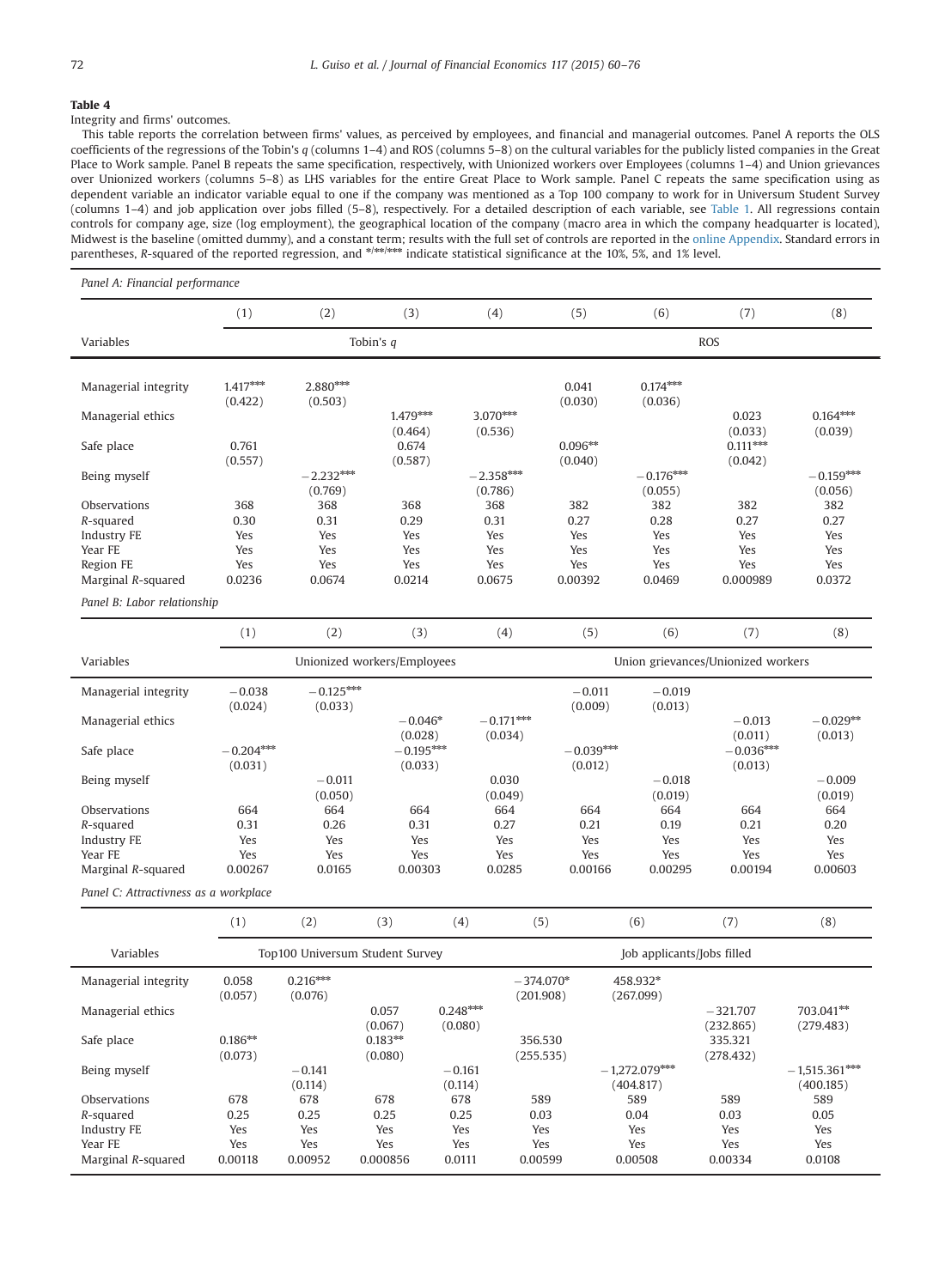<span id="page-13-0"></span>effect: the employees' opinion on the safety of the work place or their opinion on "I can be myself around here." Also, all regressions contain (not reported) controls for company age, the geographical location of the company (macro area in which the company headquarter is located), and a constant term; results with the full set of controls are reported in the [online Appendix](#page-15-0).

As columns 1 and 2 show, there is a positive and statistically significant correlation between the level of managerial integrity perceived by the employees and Tobin's q. One standard deviation increase in integrity raises the level of Tobin's q by 0.19 standard deviations if we use the "safe place" control (column 1) or 0.47 standard deviations if we use the "I can be myself" control (column 2).

Columns 3 and 4 present similar evidence, where we substituted the ethics question to the integrity one. The results are similar even from an economic point of view, with a stronger impact when we control for "I can be myself," rather than "safe place."<sup>9</sup>

Columns 5–8 replace Tobin's q with the return on sales as a measure of firm financial performance. Also, according to this measure there is a positive correlation between firm performance and our measures of values, though the coefficient is statistically significant only when controlling for "I can be myself." For robustness purpose we check the robustness of these results by including other standard controls for Tobin's q, such as Return on Assets, Research and Development (R&D) over Sales, S&P index inclusion. Our main results remain the same.

In the first four columns of [Table 4B](#page-12-0), we use as outcome variable the fraction of labor force that is unionized. In a world where promises are not kept very often, workers feel the need to be more protected, and unionization is a possible response to this need. Consistent with this interpretation, we find that integrity is negatively correlated with unionization. One standard deviation increase in integrity decreases the level of unionization by 0.07 standard deviations if we use the "safe place" control (column 1) or 0.24 standard deviations if we use the "I can be myself" control (column 2), albeit only the latter coefficient is statistically different from zero.

In columns 5–8 of [Table 4B](#page-12-0) we substitute as a left-handside variable the number of union grievances per unionized employee. In general, we do not find any significant correlation between integrity and the relative number of grievances. The only exception is when we use managerial ethics as a measure of integrity and we control for "I can be myself".

Finally, in [Table 4](#page-12-0)C, columns 1–4, we use the desirability of the company as a place to work measured by the Universum Student Survey. This variable is a dummy equal to one if a company makes the list of Top 100 Ideal Employers and zero otherwise. When we use this desirability measure, we observe a positive correlation between integrity and desirability, but only when we use "I can be myself" as a control variable is this correlation statistically significant.

In columns 5–8 of [Table 4](#page-12-0)C we use as a LHS variable the ratio between job applications and number of positions filled. We intend this to be a measure of the pent up demand for jobs in this firm. Here, the results depend heavily on the control we use. When we use "safe place," the coefficients of both integrity and ethics are (contrary to expectation) negative (albeit only the former is statistically different from zero at the 10% level). When we use "I can be myself" as control, the coefficients of both integrity and ethics are positive and statistically significant.

## 7. Integrity and going public

## 7.1. OLS regressions

In [Table 5](#page-14-0) we explore the correlation between being a publicly traded company and the average level of integrity. In columns 1–3 we use the integrity measure as a dependent variable. Since founders tend to identify themselves with the company, we control for whether the founder is still on the board, expecting it to make integrity more sustainable. In addition, we insert several other control variables: a measure of size (log of the number of employees), the quality of employees' benefits (both in terms of insurance coverage and in terms of onsite benefits), demographics characteristics of the firm (average tenure, average age, fraction of women, blacks, and Hispanics), industry, geographical areas, and year fixed effects. In addition, we alternatively control for one of the two proxies for the halo effect: the employees' opinion on the safety of the work place or their opinion on "I can be myself around here".

The main variable of interest is whether a company is publicly traded. We find that integrity is lower in publicly traded companies: public firms have an integrity value that is 0.21 standard deviations below similar firms that are private. Contrary to expectation, neither the presence of the founder, nor the nature of customers is correlated with the level of integrity. Among the control variables, it is interesting to point out the coefficient of the South dummy: firms located in the Southern part of the United States exhibit a significantly higher level of integrity than firms located in the rest of the United States.

When we look at venture-backed firms (column 2), we do not find any correlation of this financing decision with integrity. Yet, this lack of a correlation might be due to a variation in the impact of this decision. In column 3 we analyze the correlation between integrity and venturebacking conditional on a firm being private or public. This correlation is significantly positive only among publicly held firms.

#### 7.2. An event study

Going public is a decision and as such is endogenous. So it is hard to tell whether firms that chose to go public are different in some other dimension, which is correlated with a lower level of integrity. One way to address this problem would be to find some instruments for the going-public decision. We tried with some instruments based on the evidence in [Pagano, Panetta, and Zingales \(1998\),](#page-16-0) but they were weak. An alternative is to conduct an event study of firms that went public to see whether they indeed experience a drop in integrity around the time of the IPO. Unfortunately,

<sup>&</sup>lt;sup>9</sup> The coefficient of managerial integrity (managerial ethics) becomes 1.235 (1.493) and statistically significant at the 1% level when we include both controls ("I can be myself" and "safe place") and the coefficients of the controls become insignificant due to collinearity.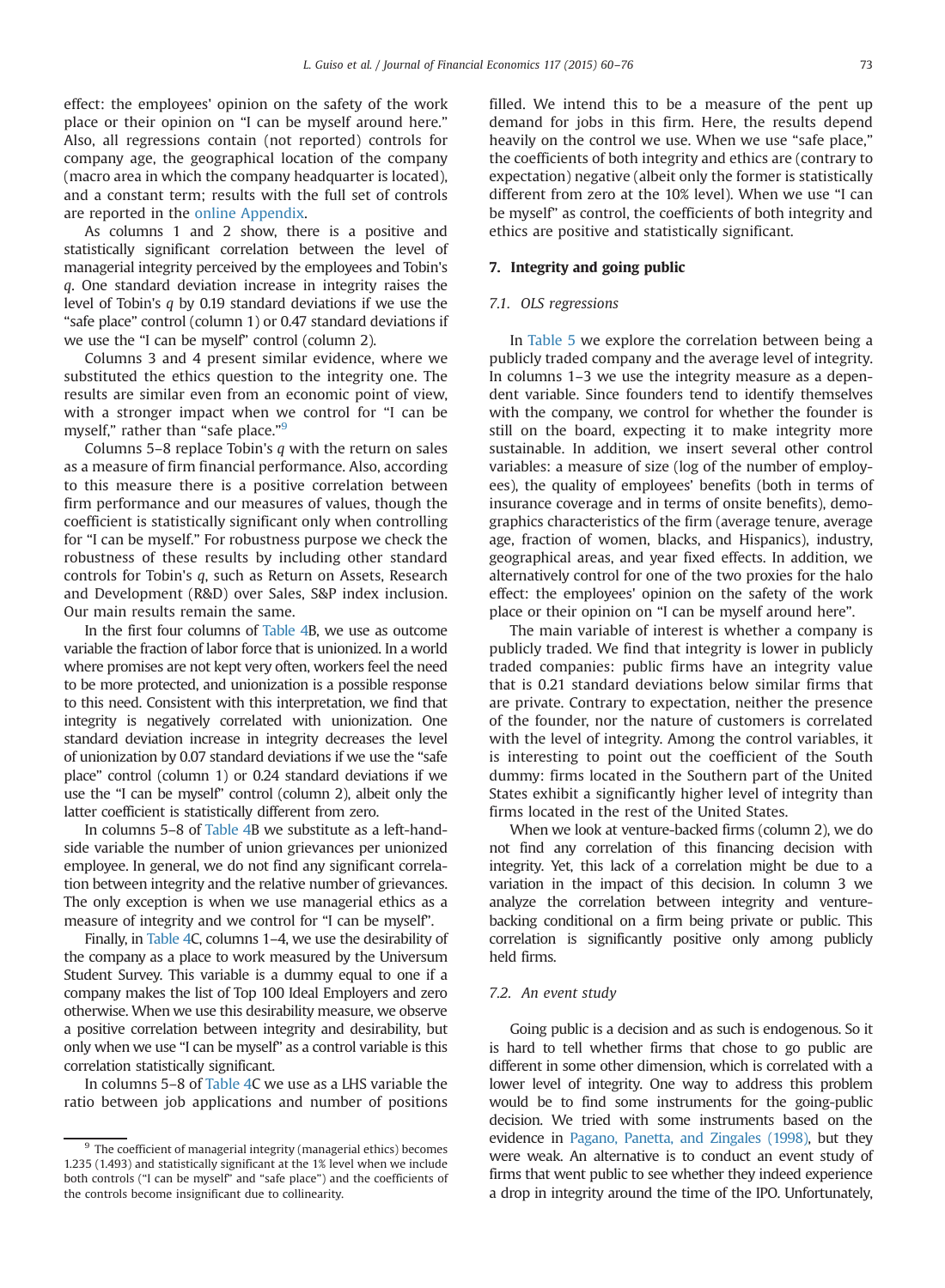<span id="page-14-0"></span>Integrity, ethics, and public ownership.

This table reports the correlation between firms' values, as perceived by employees, and the firms' governance. For each firm, the value of Managerial integrity is calculated by taking the mean of value among all the employees answering the survey. For a detailed description of each variable, see [Table 1.](#page-6-0) All regressions contain controls for company age, size (log employment), the geographical location of the company (macro-area in which the company headquarter is located), Midwest is the baseline (omitted dummy), a dummy if the founder is still around, a dummy for large layoffs, health insurance coverage, average number of perks and benefits in the firm, employees average characteristics (fraction of managers, average age, fraction female, fraction black, and fraction Hispanic), and a constant term; results with the full set of controls are reported in the [online Appendix](#page-15-0). Standard errors in parentheses, R-squared of the regression reported, and \*/\*\*/\*\*\* indicate statistical significance at the 10%, 5%, and 1% level.

|                                | (1)                    | (2)                    | (3)                    | (4)                    | (5)                    | (6)                    |
|--------------------------------|------------------------|------------------------|------------------------|------------------------|------------------------|------------------------|
| Variables                      |                        | Managerial integrity   |                        |                        | Managerial ethics      |                        |
| Public                         | $-0.115***$<br>(0.018) | $-0.116***$<br>(0.018) | $-0.118***$<br>(0.020) | $-0.076***$<br>(0.016) | $-0.079***$<br>(0.016) | $-0.085***$<br>(0.018) |
| Company is venture-backed      |                        | 0.018<br>(0.029)       | $-0.105$<br>(0.064)    |                        | 0.027<br>(0.025)       | $-0.061$<br>(0.057)    |
| Public $\times$ Venture-backed |                        |                        | $0.151***$<br>(0.070)  |                        |                        | $0.105*$<br>(0.062)    |
| Safe place                     | $0.720***$<br>(0.045)  | $0.719***$<br>(0.045)  | $0.715***$<br>(0.045)  | $0.763***$<br>(0.040)  | $0.761***$<br>(0.040)  | $0.758***$<br>(0.040)  |
| Constant                       | $0.770***$<br>(0.304)  | $0.777**$<br>(0.304)   | $0.801***$<br>(0.303)  | $0.759***$<br>(0.268)  | $0.772***$<br>(0.268)  | $0.790***$<br>(0.268)  |
| <b>Observations</b>            | 639                    | 639                    | 639                    | 639                    | 639                    | 639                    |
| R-squared                      | 0.55                   | 0.55                   | 0.55                   | 0.58                   | 0.59                   | 0.59                   |
| Industry FE                    | Yes                    | Yes                    | Yes                    | Yes                    | Yes                    | Yes                    |
| Year FE                        | Yes                    | Yes                    | Yes                    | Yes                    | Yes                    | Yes                    |



Fig. 2. Managerial integrity around the IPO date. This figure shows the level of managerial integrity before and after the IPO for the two companies, blue and red bars, for which we have data both before and after. t is the IPO year. (For interpretation of the references to color in this figure legend, the reader is referred to the web version of this article.)

in the GPTWI sample there are only two firms for which we have data both before and after the IPO. The results for these two firms are reported in Fig. 2. The names of the firms have been removed to respect the confidentiality agreement with GPTWI.

In one case we observe a pronounced drop in the average level of integrity at the time of the IPO. In the other case, the level of integrity rises a bit around the IPO. Thus, this analysis in inconclusive, but it does indicate that integrity can change rapidly over time.

#### 7.3. Integrity and traditional governance variables

In [Table 6](#page-15-0) we explore whether more traditional corporate governance variables are correlated with the level of integrity. Since these variables are available only for publicly traded companies, we restrict the sample to those. We only report the estimates obtained controlling for the "I can be myself" variable, but the results are the same if we use the "safe place" variable.

The percentage of inside directors on the board has a positive but insignificant effect on integrity and so has the G-Index of corporate governance. By contrast, the percentage of stock owned by institutional investors and the percentage of stock owned by large shareholders (more than 5%) has a negative coefficient, with the second one being statistically different from zero. A possible explanation is that a more concentrated ownership structure leads to more attention towards shareholders' value-maximization, with negative consequences on the value of maintaining a reputation for integrity.

When we look at CEO compensation (both the level and the slope), we find a positive and statistically significant correlation with integrity. A higher compensation can be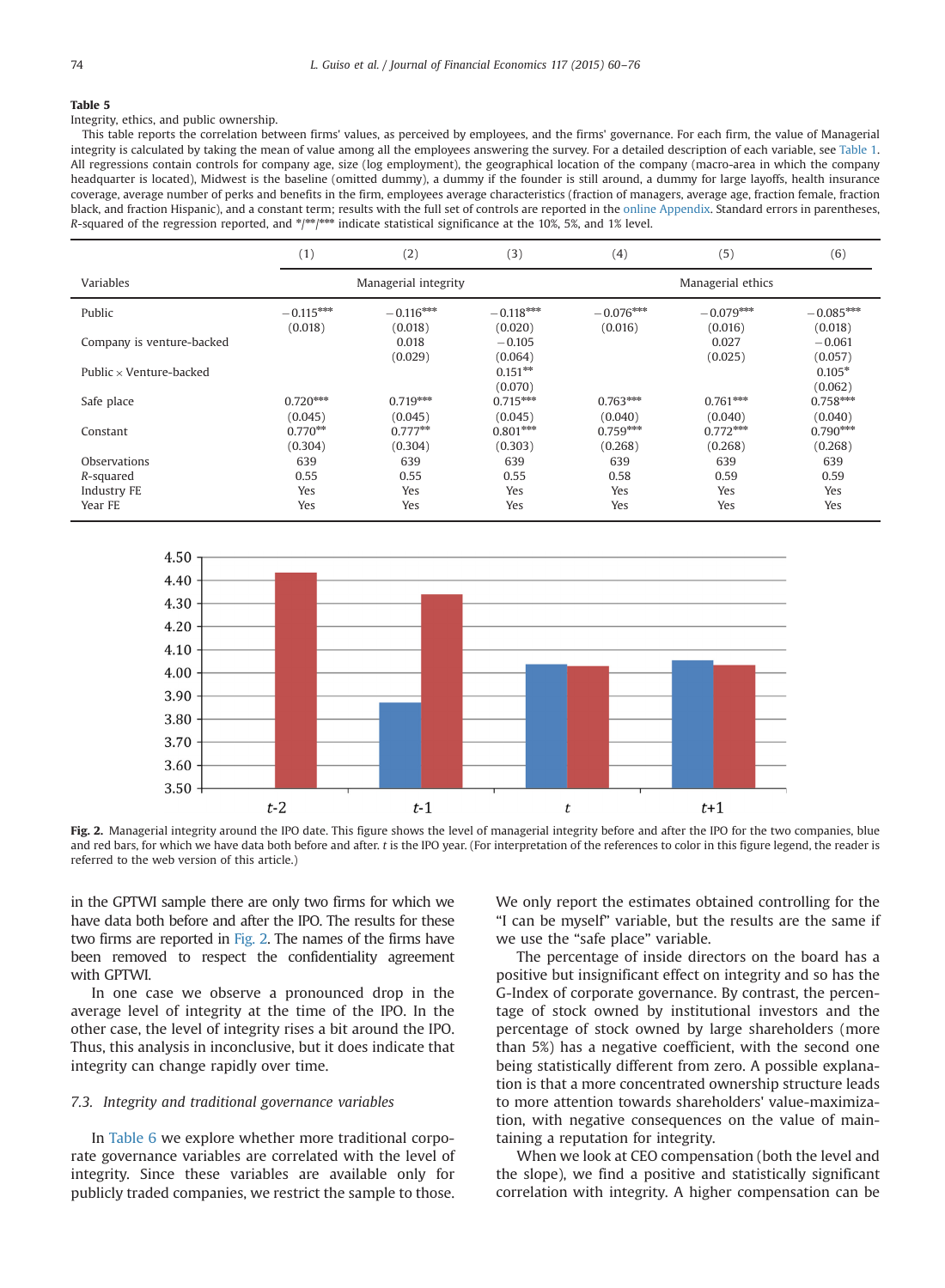<span id="page-15-0"></span>Impact of corporate governance, ownership, and CEO compensation on culture.

This table reports the correlation between firms' values and corporate governance, ownership variables for the publicly listed companies in the Great Place to Work sample. The dependent variables are Managerial integrity (columns 1–6) and Managerial ethics (7–12), respectively. For a detailed description of each variable, see [Table 1.](#page-6-0) All regressions contain controls for company age, size (log employment), the geographical location of the company (macro-area in which the company headquarter is located), Midwest is the baseline (omitted dummy), a dummy for large layoffs, health insurance coverage, average number of perks and benefits in the firm, employees average characteristics (fraction of managers, average age, fraction female, fraction black, and fraction Hispanic), and a constant term; results with the full set of controls are reported in the online Appendix. Standard errors in parentheses, R-squared of the regression included, and \*/\*\*/\*\*\* indicate statistical significance at the 10%, 5%, and 1% level.

|                                                           | (1)                    | (2)                   | (3)                   | (4)                    | (5)                   | (6)                   | (7)                   | (8)                 | (9)                   | (10)                  | (11)                | (12)                  |
|-----------------------------------------------------------|------------------------|-----------------------|-----------------------|------------------------|-----------------------|-----------------------|-----------------------|---------------------|-----------------------|-----------------------|---------------------|-----------------------|
| Variables                                                 |                        |                       |                       | Managerial integrity   |                       |                       |                       |                     | Managerial ethics     |                       |                     |                       |
| Perc. inside directors                                    | 0.027<br>(0.113)       |                       |                       |                        |                       |                       | $-0.032$<br>(0.109)   |                     |                       |                       |                     |                       |
| G-Index (last available<br>observation in<br>RiskMetrics) |                        | 0.000<br>(0.004)      |                       |                        |                       |                       |                       | $-0.002$<br>(0.004) |                       |                       |                     |                       |
| Per. inst. investors                                      |                        |                       | $-0.018$<br>(0.034)   |                        |                       |                       |                       |                     | $-0.038$<br>(0.032)   |                       |                     |                       |
| Perc. wwners more 5 perc.                                 |                        |                       |                       | $-0.119***$<br>(0.055) |                       |                       |                       |                     |                       | $-0.061$<br>(0.054)   |                     |                       |
| CEO log (Total<br>compensation (K USD))                   |                        |                       |                       |                        | $0.018***$<br>(0.009) |                       |                       |                     |                       |                       | 0.011<br>(0.009)    |                       |
| CEO variable to Total<br>compensation                     |                        |                       |                       |                        |                       | $0.108*$<br>(0.058)   |                       |                     |                       |                       |                     | 0.070<br>(0.056)      |
| Being myself                                              | $1.214***$<br>(0.075)  | $1.127***$<br>(0.077) | $1.102***$<br>(0.065) | 1.197***<br>(0.074)    | $1.144***$<br>(0.081) | $1.146***$<br>(0.081) | $1.141***$<br>(0.072) | 1.090***<br>(0.072) | $1.083***$<br>(0.062) | $1.125***$<br>(0.073) | 1.098***<br>(0.079) | $1.100***$<br>(0.079) |
| Constant                                                  | $-1.117***$<br>(0.410) | $-0.586$<br>(0.407)   | $-0.490$<br>(0.353)   | $-0.966***$<br>(0.409) | $-0.706*$<br>(0.419)  | $-0.723*$<br>(0.421)  | $-0.304$<br>(0.396)   | 0.046<br>(0.379)    | 0.081<br>(0.337)      | $-0.047$<br>(0.401)   | 0.018<br>(0.407)    | $-0.000$<br>(0.409)   |
| Observations                                              | 265                    | 253                   | 331                   | 264                    | 241                   | 241                   | 265                   | 253                 | 331                   | 264                   | 241                 | 241                   |
| R-squared                                                 | 0.73                   | 0.72                  | 0.68                  | 0.74                   | 0.72                  | 0.72                  | 0.72                  | 0.72                | 0.69                  | 0.72                  | 0.70                | 0.70                  |
| Industry FE                                               | Yes                    | Yes                   | Yes                   | Yes                    | Yes                   | Yes                   | Yes                   | Yes                 | Yes                   | Yes                   | Yes                 | Yes                   |
| Year FE                                                   | Yes                    | Yes                   | Yes                   | Yes                    | Yes                   | Yes                   | Yes                   | Yes                 | Yes                   | Yes                   | Yes                 | Yes                   |

both the sign of a very valuable CEO and/or of a very entrenched one. Either way, it is a sign that the CEO has more power vis-à-vis the shareholders and thus, she is better able—if she wants to—to maintain the integrity value even at the expense of a lower short-term profit.

In columns 7–12 we repeat the same exercise with managerial ethics as a left-hand-side variable. None of the corporate governance variables is significant. In sum, the ethical level seems uncorrelated with the traditional corporate control variables, while the level of integrity is correlated in a way at odds with the traditional effects of these variables. Both these results suggest that integrity is a phenomenon that cannot be traced to traditional corporate governance but should to be analyzed from an alternative governance perspective.

## 8. Conclusions

In resigning from Goldman, Greg Smith claimed that a culture of integrity was "the secret sauce" that made Goldman great. He also claimed that this culture had deteriorated since the IPO. While we are unable to test his claims directly, we study whether, on average, a culture of integrity adds value and whether, on average, this culture is weaker among publicly traded companies. We find both these statements to be true. Integrity is positively correlated with financial performance and attractiveness of job offerings, while it is negatively correlated with the degree of unionization. In the GPTWI sample, we also find that publicly traded companies are less able to sustain a high level of integrity.

With few notable exceptions, the finance literature has ignored the role corporate culture can play. This is especially surprising more than 25 years after the "incomplete contract" revolution ([Grossman and Hart, 1986\)](#page-16-0). If contracts are incomplete, values can definitely play a role in ameliorating the inefficiencies created by the incompleteness in the contractual environment and the finance literature has to realize it. More importantly, this paper shows that a company's financial choices have consequences on the corporate culture too, an aspect which is generally ignored in the finance literature.

We are fully aware that this is just a first cut at this very difficult, but important problem. The only way to convincingly prove a causal effect of integrity on performance is through a field experiment. Yet, given the costs and complexity of setting up these experiments, the first necessary step is to understand the potential sources of this link and show that they appear to be present in the data. We regard our study as this first step.

#### Appendix A. Supporting information

Supplementary data associated with this article can be found in the online version at [http://dx.doi.org/10.1016/j.](http://dx.doi.org/10.1016/j.jfineco.2014.05.010) [jfineco.2014.05.010](http://dx.doi.org/10.1016/j.jfineco.2014.05.010).